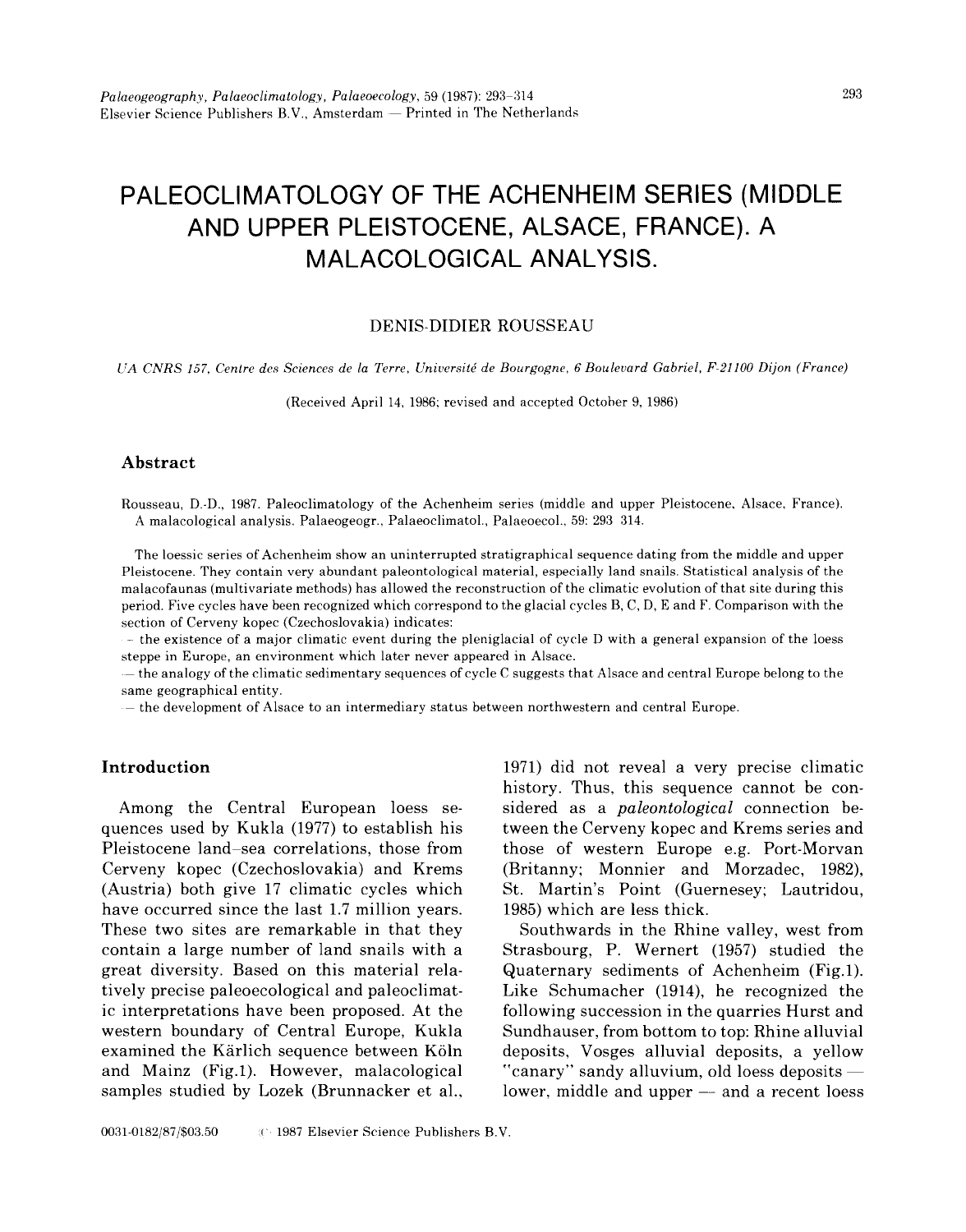

Fig.1. Location of the reference sections in the loess area. The dotted zones correspond to the limit of the maximum Pleistocene glaciation.

(Fig.2). One of the characteristics of this site is its great abundance of paleontological remains (Wernert, 1957; Heim et al., 1982).

Why should we attach importance to this deposit while it reveals only a very restricted number of climatic cycles (4-5) compared to its homologues in Central Europe? The answer is that St. Pierre-lès-Elbeuf (Normandy), which is the reference section of the loessic middle and upper Pleistocene stratigraphy (Lautridou and Verron, 1970; Sommé et al., 1980; Lautridou et al., 1983) (Fig.l), and which has been correlated with Achenheim based on stratigraphic, pedologic and paleontologic arguments (Lautridou et al., 1985), does not contain any mollusc in its loessic levels. Thus, Achenheim is the only West European loessic sequence with abundant land snails (Puisségur, 1978; Puisségur in Heim et al., 1984a).

A multidisciplinary research team has studied the Achenheim sections again with a modern approach in order to transpose the sequence to the North European Quaternary



Fig.2. Lithostratigraphy of the Achenheim sequence.  $1 =$ loess, 2= bedded formations, 3= colluvium, 4= fluviatile sands, *5=soils* and humiferous deposits, *6=Bt* soil horizon, *7=frost* wedges (modified from Lautridou et al., 1985). The column coding corresponds to the coding use for the malacological associations.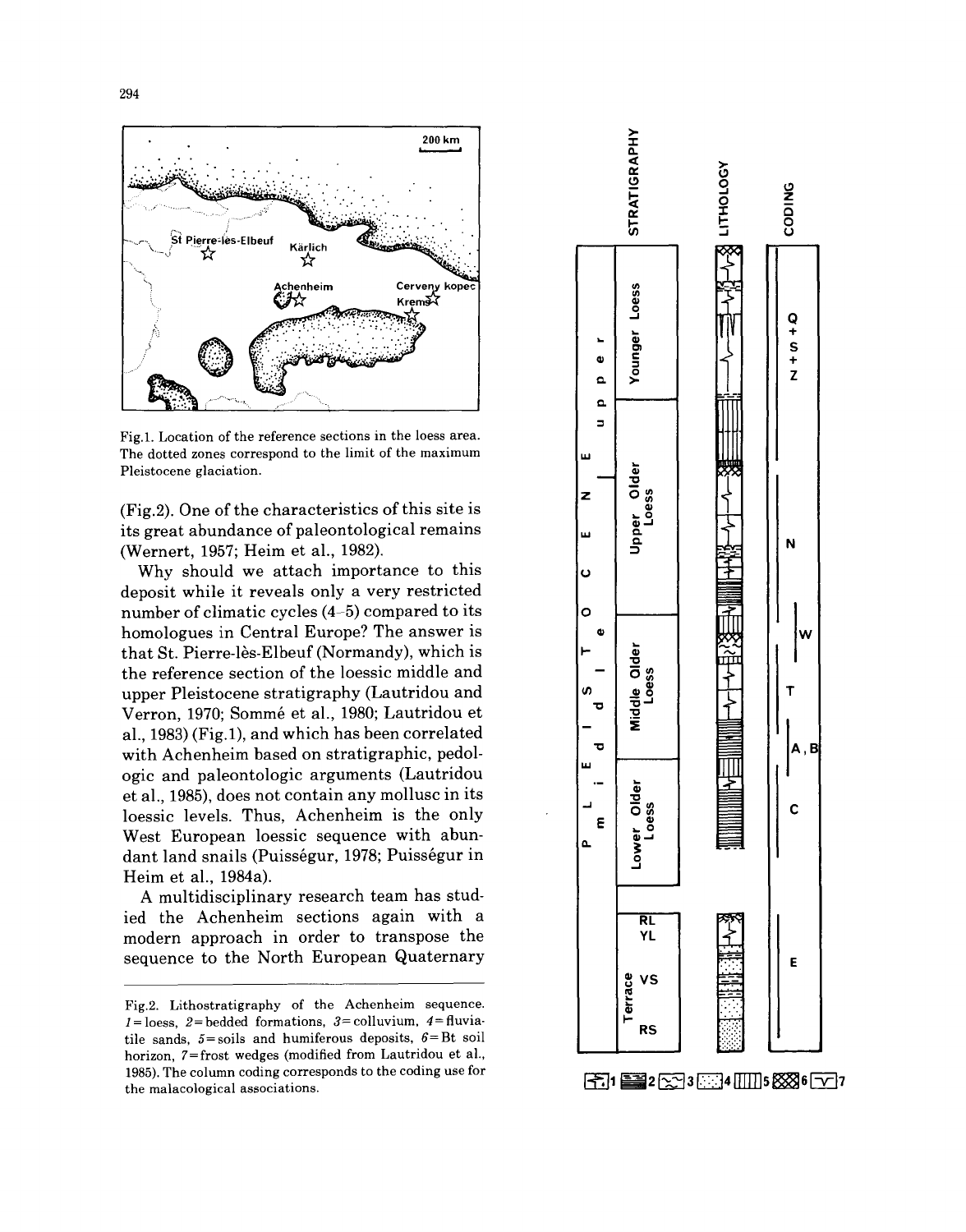stratigraphy (Heim et al., 1984a, b). The quality of the numerous malacological samples (from 218 samples, 197 were fossiliferous) with abundant material (106,662 shells compiled; Puisségur in Heim et al., 1984b) has yielded new paleoclimatic and paleoecological information which is complementary and comparable to that obtained mainly at Cerveny kopec (Fig.3).

The significance of molluscs is that often they constitute the only paleontological remains present in loess sequences. They are organisms which show very little displacement in a particular biotope. Rarely they show migratory stages. The attachment to their



Fig.3. Lithostratigraphy of the Cerveny kopec sequence (Czechoslovakia). Same legends as in Fig.2.  $C = \text{cold}$ ,  $N=$  normal,  $M=$  mild loess steppe;  $B=$  badlands;  $R=$  sparse marginal,  $T=$  thick grasslands;  $BE=$  coniferous or shortlived mixed forest on Braunerde; *PB=deciduous,* long lasting forests on parabraunerde; *BL=deciduous* forests (modified after Kukla, 1975, 1977).

environment makes them ecologically very interesting. By enumerating all the species living in a particular biotope, it is possible to reconstruct from their biology and geographical distribution several environmental conditions: temperature, moisture index, vegetation, presence of water. The appearance of a new biotope in the environment changes the existing equilibrium: on the one hand some species emigrate which do not accommodate to the new conditions, on the other hand new species immigrate which were foreign to the area. Examples of such replacements have recently been found after natural or accidental disappearances of a forest which led to a complete restructuring of the environment. In Quaternary sequences, the succession of malacological communities, associations sensu Lozek and Puisségur, reveals similar variations in their composition. These fluctuations can be interpreted in the same way as today as long as the Pleistocene species have recent representatives and the fossil communities examined have not been transported over a distance of more than a few meters; if so, it must be easily noticed. The fundamental works of Lozek  $(1964b)$  and Puisségur  $(1976)$  have permitted to correlate the variations of malacofaunas with Quaternary climatic oscillations. During interglacial phases, the associations contain a great proportion of forest or semi-forest species whereas during pleniglacial phases, they comprise "foreign" species whose recent distribution is Scandinavian, alpine sensu lato or North Asiatic; they invaded with increasing glaciation (Rousseau, 1986).

# **Material and methods**

Analyses have been made of 195 fossiliferous samples of which 61 species have been determined.

It is outside the scope of this paper to discuss in detail the techniques of studying Quaternary malacofaunas. They have been extensively described by previous authors (Lozek, 1964b; Fuhrmann, 1973; Puisségur, 1976; Stworzewicz, 1981). Nevertheless, one method in this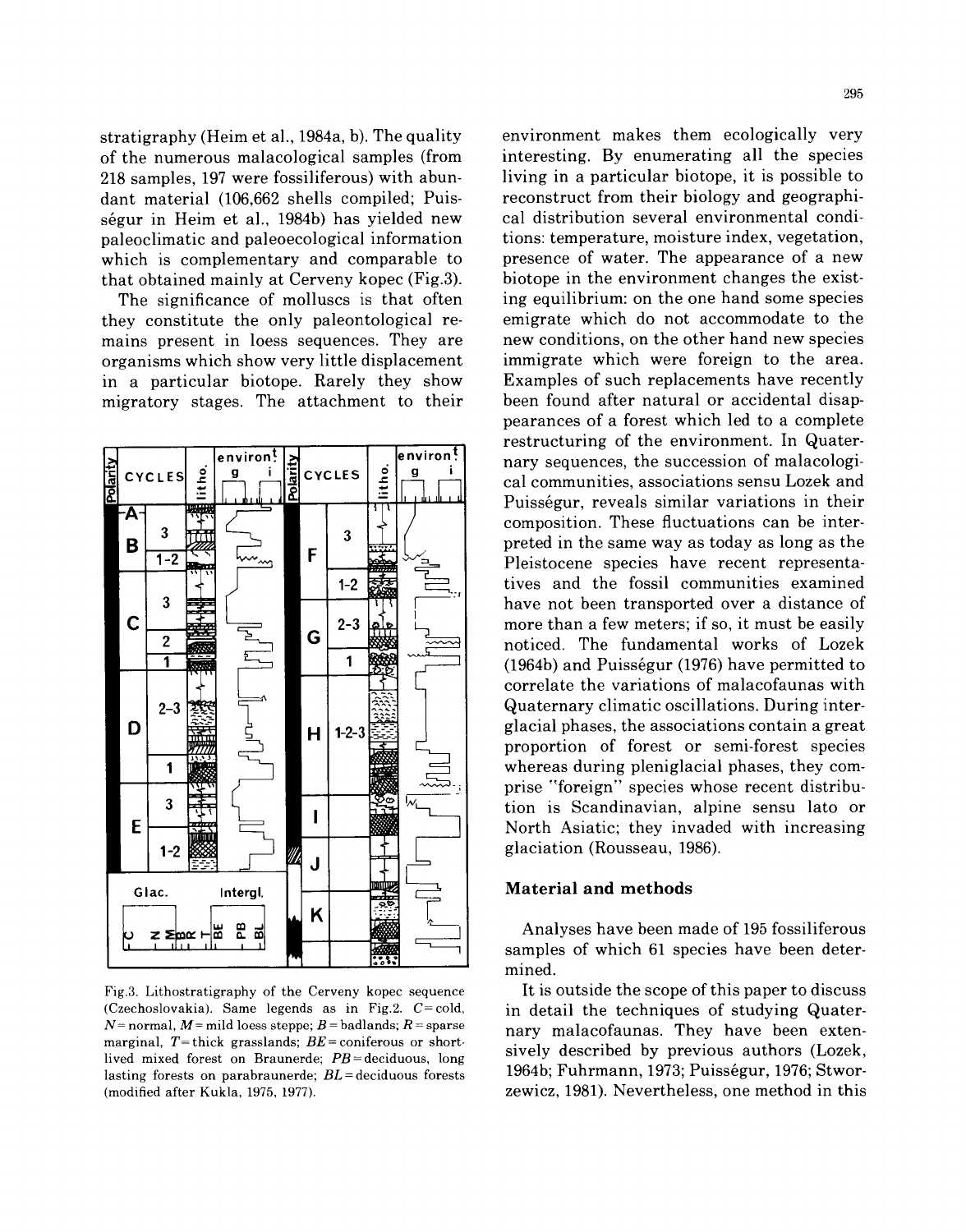work differs from that commonly used by European specialists. It concerns the data processing. Following the classical method, the analysis of associations is made step by step, evaluating the composition changes of a given community in comparison with the previous one. At the end of such an evaluation, a "report" is made up in which external factors occur such as the particular representation of one species, or the specialist's opinion on the climatic variations especially during this stage of development. However, the richness and abundance of the malacological material lend themselves to a more synthetic analysis based on data processing with multivariate methods. This has been tested on the Achenheim fauna (Laurin and Rousseau, 1985; Rousseau, 1985). The method used is correspondence analysis (Benzecri et al., 1973; Benzecri, J. P. and Benzecri, F., 1980). It permits symmetrical and simultaneous analysis of the samples (or associations, since to one sample corresponds one association) considered as rows and the species variables considered as columns. This analysis makes possible a simultaneous representation of the samples and the species which facilitates the interpretation of the results. With this method, the determination of the most dominant species and sample associations  $-$  that is, those that contribute considerably to the variability of each group  $-$  ensues from a numeral study of the entire material. To aid this interpretation, a hierarchical classification (Jambu, 1978; Jambu and Lebeaux, 1978) is applied to the results of the correspondence analysis. The purpose of this complementary analysis is to look at the structure of the species hyperellipsoid in multidimensional spaces and at that of the samples or associations without any a priori presumptions, and to establish a realistic partitioning in order to reconstruct the paleoenvironment.

The importance of the correspondence analysis is that it does not assume the existence of any relationship between the variables or the samples. However, the data list must be homogeneous concerning the values, so it is necessary to code carefully the original data.

In certain associations, it is possible that some species show large differences in representation, thereby introducing important numerical gaps which can disturb the analysis. The coding procedure consists in transforming the data values as abundance classes on a logarithmic scale. Thus the base used (2) permits a classification into 13 classes:

- 0: absence of species 1:  $1-2^1$  means  $1-2$  individuals 2:  $(2^1 + 1) - 2^2$  means 3-4 individuals 3:  $(2^2+1)-2^3$  means 5-8 individuals
- 12:  $(2^{11}+1)-2^{12}$  means 2049-4096 individuals.

In each case the number of individuals is replaced by the number of the corresponding class. Thus, the values fluctuate between 0 (absence) and 12 (maximum representation: from 2049 to 4096 individuals) (Laurin and Rousseau, 1985). Such a coding retains the patterns of variations in representation, while reducing the numerical differences between well and bad represented species.

#### **Results**

Interpretation of the results of the correspondence analysis depends on the contribution of the species and of the associations to the so-called "inertia"  $-$  that is, to their variability (the terminology of correspondence analysis follows Benzecri et al., 1973 and Greenacre, 1984). These contributions can be positive and plot on the positive part of the axis or factor, or negative and plot on the negative part of the axis. Acquainted with the ecological, biological and biogeographical characteristics of a species, it is thus possible to characterize each correspondence analysis axis.

# *Correspondence analysis*

The four first axes represent  $37.79\%$  of the total inertia or variability of the cloud, or total data, that is 12.65, 10.24, 8.24 and  $6.67\%$ , respectively. The theoretical average contribu-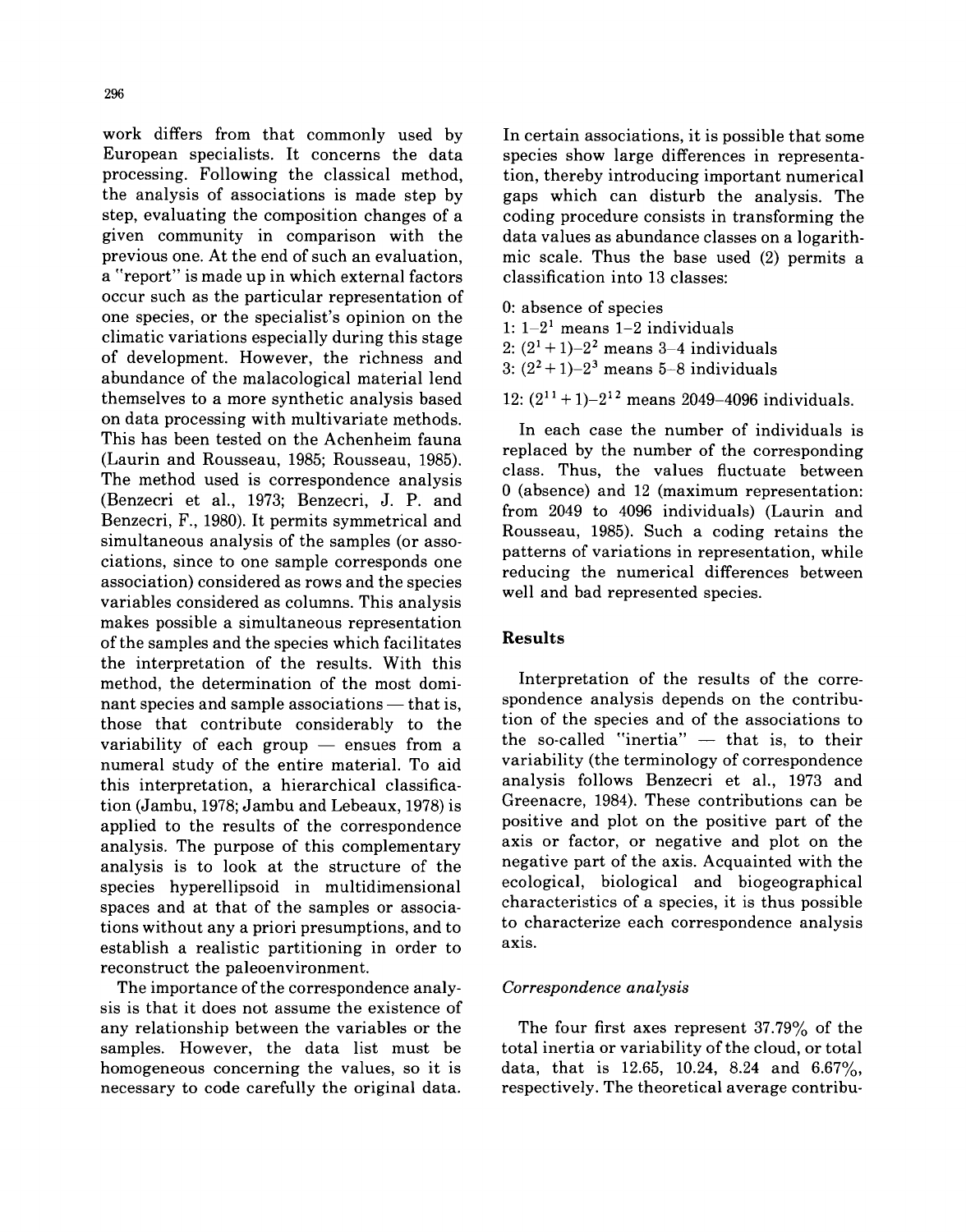

Fig.4. Correspondence analysis of the malacofaunas of Achenheim. Plot of the species (variables) on the first factor plane (axes 1 2). The dark arrows indicate how the species contribute to the "inertia" of the hyperellipsoid. Concerning the ecological characteristics of the species, four poles can be defined: temperate, cold (temperature gradient parallel to the axis 1; dry, and damp (moisture gradient parallel to the second axis). *AN= Aegopinella nitidula, CA = Catinella arenaria, CC = Columella columella, CD= Clausilia dubia, CF=forest Clausilias, CL= Cochlodina laminata, CT= Chondrula tridens, CU= Cochlicopa lubrica, DR= Discus rotundatus, EK= Eucobresia kochi, GS=* great species *(Arianta arbustorum, Bradybaena fruticum, Cepaea* sp.), *HO = Helicodonta obvoluta, HL = Helicigona lapicida, HS = HeliceUa striata, NH- Nesovitrea hammonis, OE = Oxyloma elegans, OD = Orcula doliolum, PB = Perforatella bidentata, PA = Pupilla alpicola, PL = P. loessica, PM= P. muscorum, PP- Punctum pygmaeum,* SL=Slugs, *SO-Succinea oblonga, SP = S. putris, TH= Trichia hispida, VC= Vitrea crystallina, VA = Vertigo parcedentata, VG = V. genesii, VY= V. pygmaea, VO = Vallonia costata, VP= V. pulchella, VT= V. tenuilabris.*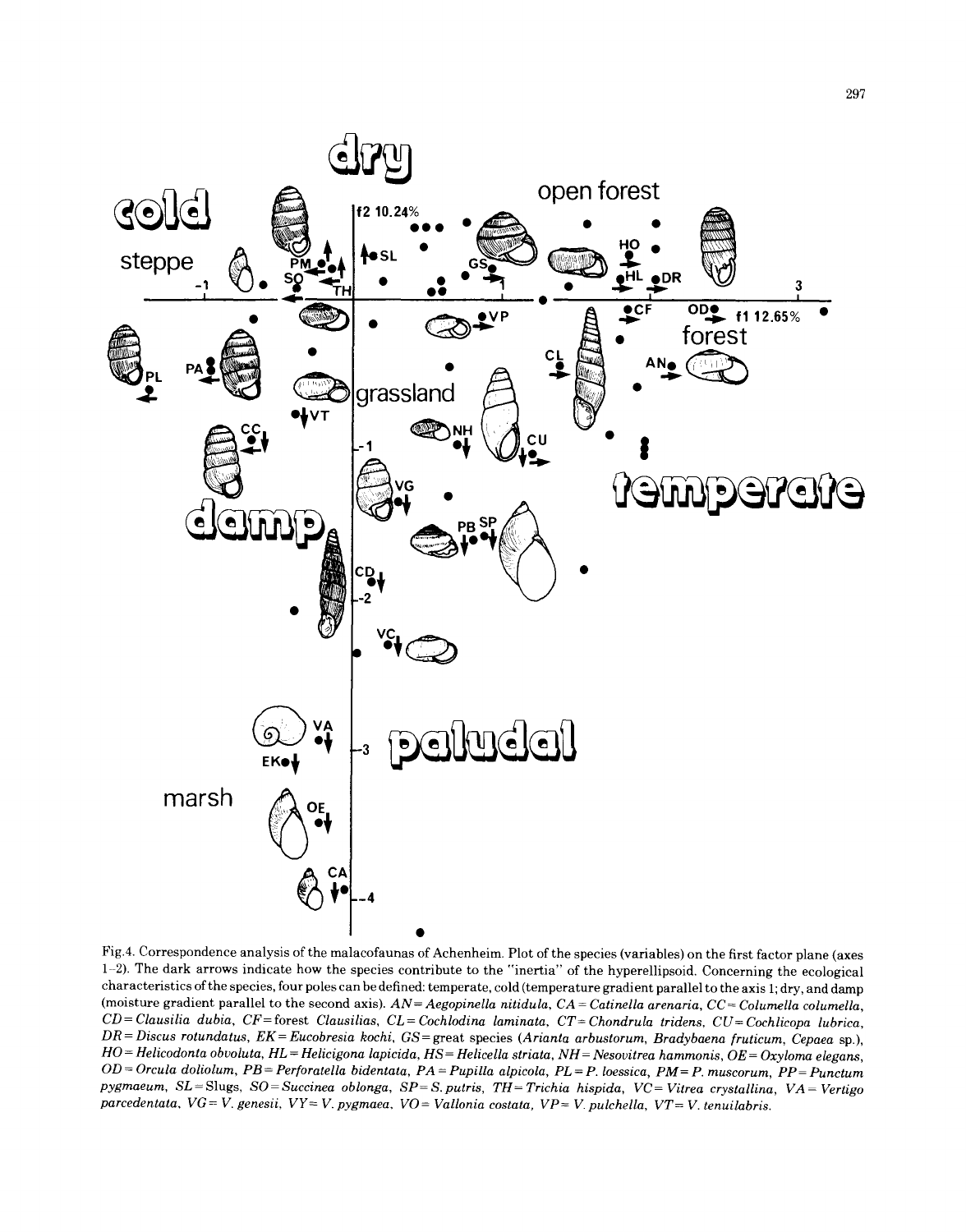tion if all species contributed equally to the variability is  $1.6\%$  (1/61 × 100). As regards the associations, the theoretical threshold is  $0.5\%$  $(1/195 \times 100)$ .

On the first axis, the configuration of the points is due, according to the negative coordinates, to the great contributions from *Pupilla alpicola* (8.7%), *Succinea oblonga*  (7.9%), *Pupilla loessica* (3.1%), *Columella columella* (2.9%) and *Trichia hispida* (2.3%) (Fig.4). On the positive side, there are on the axis forest *Clausilias* (11.2%), big species (grouping together of *Cepaea* sp., *Arianta arbustorum* and *Bradybaena fruticum)* (8.5%), *Discus rotundatus* (7.2%), *Helicodonta obvoluta* (5.3%), *Aegopinella nitidula* (5.4%), *Orcula doliolum* (3.4%), *Vallonia pulchella* (4.3%), *Pupilla muscorum*  (2.7%), *Cochlicopa lubrica* (2.7%), *Helicigona lapicida* (2.3%) and *Cochlodina laminata*   $(2.0\%)$  (Fig.4). The first axis thus distinguishes, on the one hand, foreign species characteristic of cooling *(Pupilla alpicola, P. loessica* and *Columella columella)* and, on the other hand, species whose ecological characteristics suggest a temperate environment (arboreal vegetation) (Fig.4).

On the second axis, the patterns are due to the great contributions of species that mainly have negative coordinates. These are *Catinella arenaria* (11.9%), *Vitrea crystallina* (11.5%), *Vertigo parcedentata* (8.7%), *Oxyloma elegans*  (8.5%), *Succinea putris* (6.7%), *Columella columeUa* (6.2%), *Eucobresia kochi* (5.1%), *Perforatella bidentata* (4.5%), *Vallonia tenuilabris*  (3.5%), *Clausilia dubia* (3.4%), *Vertigo genesii*  (2.8%), *Nesovitrea hammonis* (2.5%), *Cochlicopa lubrica*  $(2.5\%)$  and *Pupilla alpicola*  $(2.0\%)$ (Fig.4). Those with the positive coordinates only include *Trichia hispida* (2.4%), *Pupilla muscorum*  $(3.4\%)$  and the slugs sensu lato. These contribute to the configuration of the points. The ecological characteristics of the species with a large contribution on the second axis reveal a discrimination between paludal or greatly hygrophilous species and those with variable characteristics (Fig.4).

On the third axis, species with positive coordinates, are *Pupilla loessica* (12.8%), *P. al-* *picola* (9.0%), *Aegopinella nitidula* (5.5%), *Discus rotundatus* (5.3%), *Helicodonta obvoluta*  (5.2%), forest *Clausilia* (4.5%), *Orcula doliolum*   $(3.7\%)$  and *Helicigona lapicida*  $(2.6\%)$  (Fig.5). Those with negative coordinates are *Punctum pygmaeum* (9.8%), *Vallonia costata* (5.7%), *Helicella striata* (4.2%), *V. pulchella* (4.1%), *Vertigo pygmaea* (3.8%) and *Chondrula tridens*   $(3.7\%)$ . These have a great contribution to the axis (Fig.5). The discrimination of the species along this axis is rather peculiar. The species on the positive side have varied attributes. *Pupilla alpicola* and *P. loessica* live in open environments. The former prefers marshy mountain places, the latter loess steppe. *A. nitidula, D. rotundatus, H. lapicida, H. obvoluta*  and O. *doliolum* occur frequently in arboreal environments. The same remark can be made for the negative sector, as it groups species with a high moisture requirement: *Vallonia costata* and *V. pulchella,* and other much less hygrophilous: *C. tridens, H. striata, P. pygmaeum* and *V. pygmaea.* In fact, the third axis distinguishes species of extreme environments (from a climatic point of view: temperate and glacial) from those "intermediate" ones. The apparent complexity of these results is due to the interpretation of the diagram, axis after axis, of the multidimensional space (Fig.5).

The shape of the cloud of the species points on the fourth axis is due to the negative contributions of *Trichia hispida* (4.7%) and *Succinea oblonga*  $(4.1\%)$ . On the positive side, *Pupilla loessica* (47.0%), *Punctum pygmaeum* (11.8%), *P. alpicola* (5.9%), *P. sterri* (5.8%), *VaUonia pulcheUa* (3.3%), *Vertigo pygmaea*   $(1.9\%)$  and *Helicella striata*  $(1.8\%)$  all contribute to the inertia. The important point on this axis is the discrimination of the *Pupilla* fauna, characteristic of the loess steppes. No abundant species with large numbers occur where those of the genus *Pupilla* dominate (Lozek, 1965a, b). Such associations are rare at Achenheim where they only occur in the white loess of the third loessic cycle (old middle loess of the authors). *S. oblonga* and *T. hispida,* on the other hand, are represented throughout the sequence of Achenheim except for occasional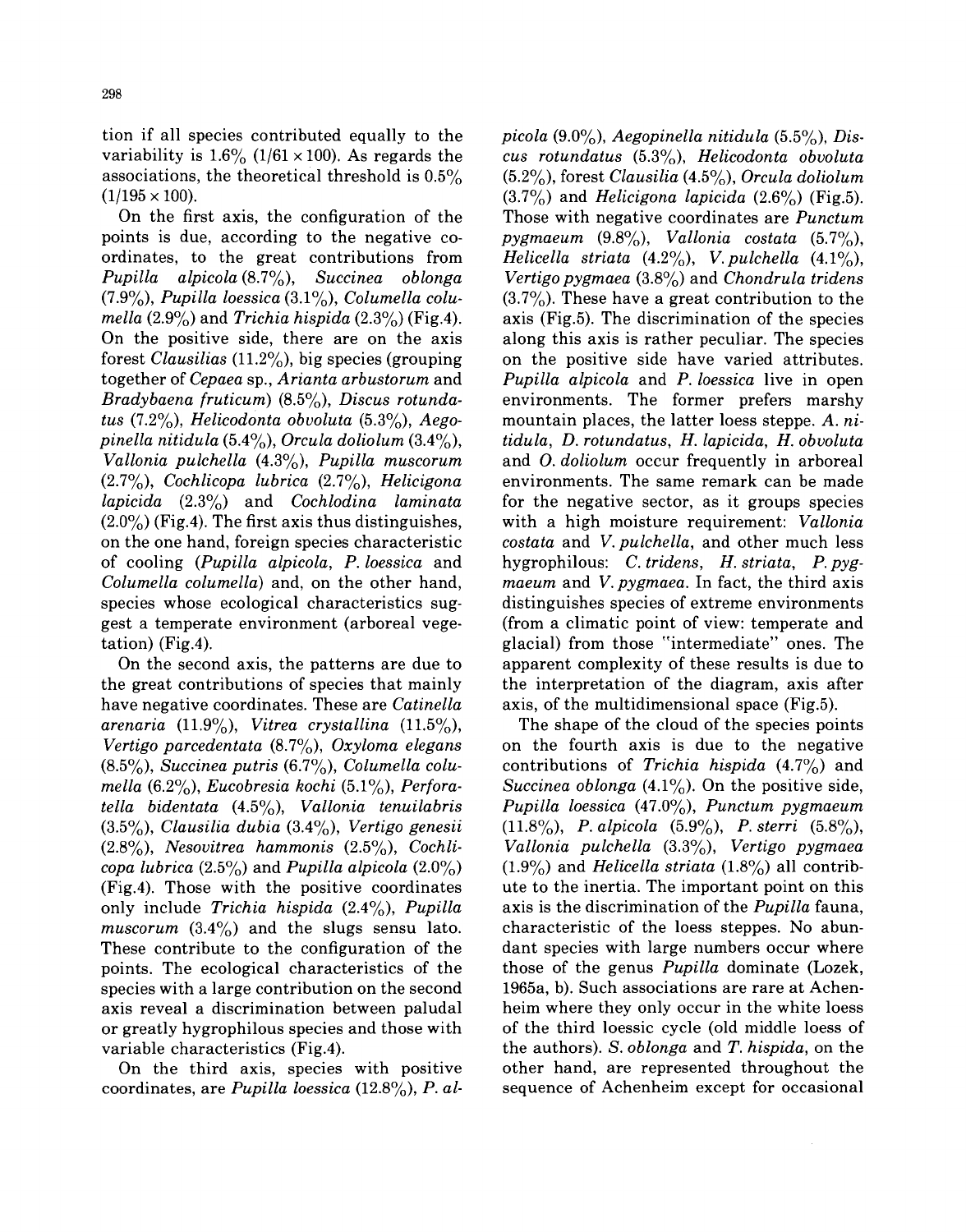

Fig.5. Correspondence analysis of the malacofaunas of Achenheim. Plot of the species (variables) on the factor plane 1-3. (Same legend as for Fig.4).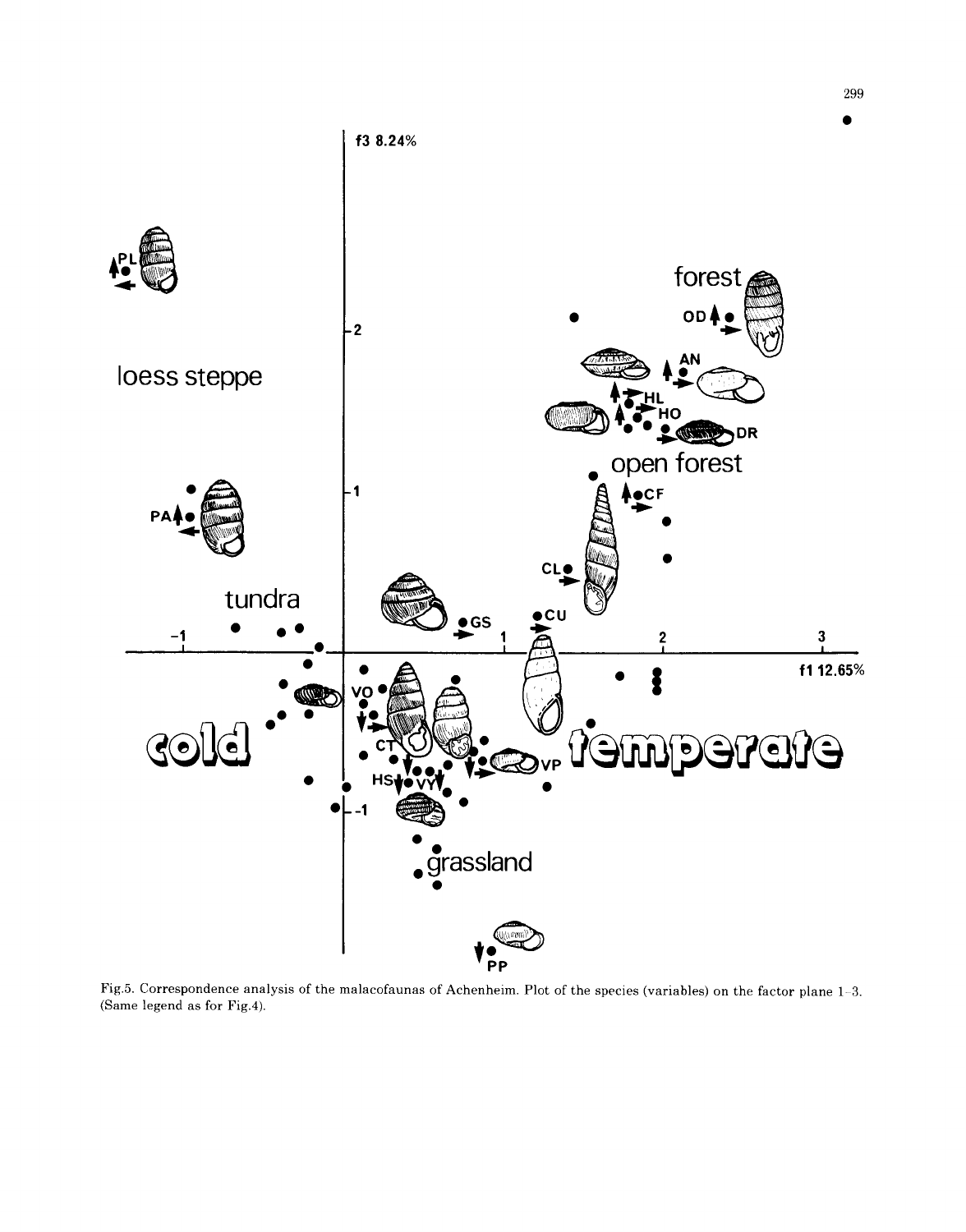samples. These species are relatively ubiquitous. They constitute, with *Pupilla muscorum,*  the background noise of the analysis.

On the first plane formed by axes 1 and 2, the species are plotted between four extremes: a temperate one determined by the forest and semi-forest species (positive coordinates axis 1); a cold one determined by the foreign species of open environments (negative coordinates axis 1); a very damp one characterized by paludal or highly hygrophilous species (negative coordinates axis 2); and a xerothermic one on the positive side of the second axis (Fig.4). The arrangement of the species between these four endpoints is not uncertain but reveals the ecological characteristics of each of them. The distribution of the species on the plane formed by axes 1 and 3 is peculiar (Fig.5). The diagram looks like a parabola. It is a particular effect in correspondence analysis called the "Guttman effect" (Benzecri et al., 1973; pp. 192-198): the third axis is a quadratic function of the first one. For a coherent interpretation of the results, it is necessary to analyze the results obtained for the two axes. In that case it is easier to understand that on the third axis, according to the positive coordinates, species are plotted side by side with radically different ecological characteristics. Each end of that parabola corresponds to an optimal climatic condition: Pleniglacial or Interglacial. The species in intermediate position reveal climatically transitional conditions. The distribution of paludal or greatly hygrophilous species on the factor plane of axes 1-3 shows the presence of taxa indicating a cold climate: *Catinella arenaria, Clausilia dubia, Eucobresia kochi, Vertigo alpestris, V. genesii, V. parcedentata*  and *V. substriata,* or a temperate one: *Cochlicopa lubrica, PerforateUa bidentata* and *Vertigo antivertigo* (Fig.5).

The interpretation of the fauna distribution is similar to that of the species. On the first plane (axes 1-2), the malacological associations are plotted and follow an orientation that is parallel to the first axis (Fig.6). According to the negative coordinates, associations with foreign well represented species are discrimi-

nated: T03 (2.0%), T05 (2.3%), T04 (2.5%) where *Pupilla alpicola* and *P. loessica* dominate; Qll  $(1.6\%)$ , Q12  $(1.2\%)$ , Q13  $(1.5\%)$ , Q14  $(1.1\%)$ , Q19  $(1.3\%)$  and E06  $(1.1\%)$  where *Columella columella* and *Pupilla alpicola* dominate. On the positive side of the first axis, associations with a large contribution are relatively numerous: W05 (11.2%), W06 (4.8%), W09 (3.7%), W09  $(2.9\%)$ , T08  $(2.6\%)$ , T10  $(2.2\%)$ , A-4  $(1.7\%)$ , W07  $(1.7\%)$ , N15  $(1.5\%)$ , W08  $(1.3\%)$ , W03  $(1.8\%)$ , A-1  $(1.1\%)$ , Q26  $(1.0\%)$  and A-5  $(1.0\%)$ . Unlike associations characteristic of cold climatic conditions which as a whole contained 13 species, these ones contain 46 species from which *Aegopinella minor, Arianta arbustorum, Bradybaena fruticum, Cepaea* sp., *Cochlodina laminata, Discus rotundatus, Ena montana, Helicigona lapicida, Helicodonta obvoluta, Nesovitrea hammonis, Perforatella bidentata, Punctum pygmaeum* and *Trichia villosa* indicate the occurrence of arboreal environments and hence a temperate climate. The moisture conditions are variable and are largely reflected by the second axis. Two communities present large contributions: ESR  $(33.6\%)$  and ELC  $(17.9\%)$ . They belong to the fluviatile sequence of the Rhine Terrace at the base of the Achenheim series. Both reveal a large percentage of paludal species *(Oxyloma elegans, Pupilla alpicola, Vertigo antivertigo, V. genesii, Succinea putris)* or of hygrophilous species *(Succinea oblonga, Vertigo substriata)*  or of very damp grassland *(CatineUa arenaria)*  (Fig.6).

# *Cluster analysis*

To understand the structure of the hyperellipsoid of sample points and to give a precise and comprehensive interpretation in ecological and climatical terms, I have made a cluster analysis (agglomerative hierarchical classification) from the coordinates of the associations obtained for the first four axes of the correspondence analysis.

Nine clusters are distinguished by taking the value 1% of the relative inertia into account in comparison with the total inertia of the cloud.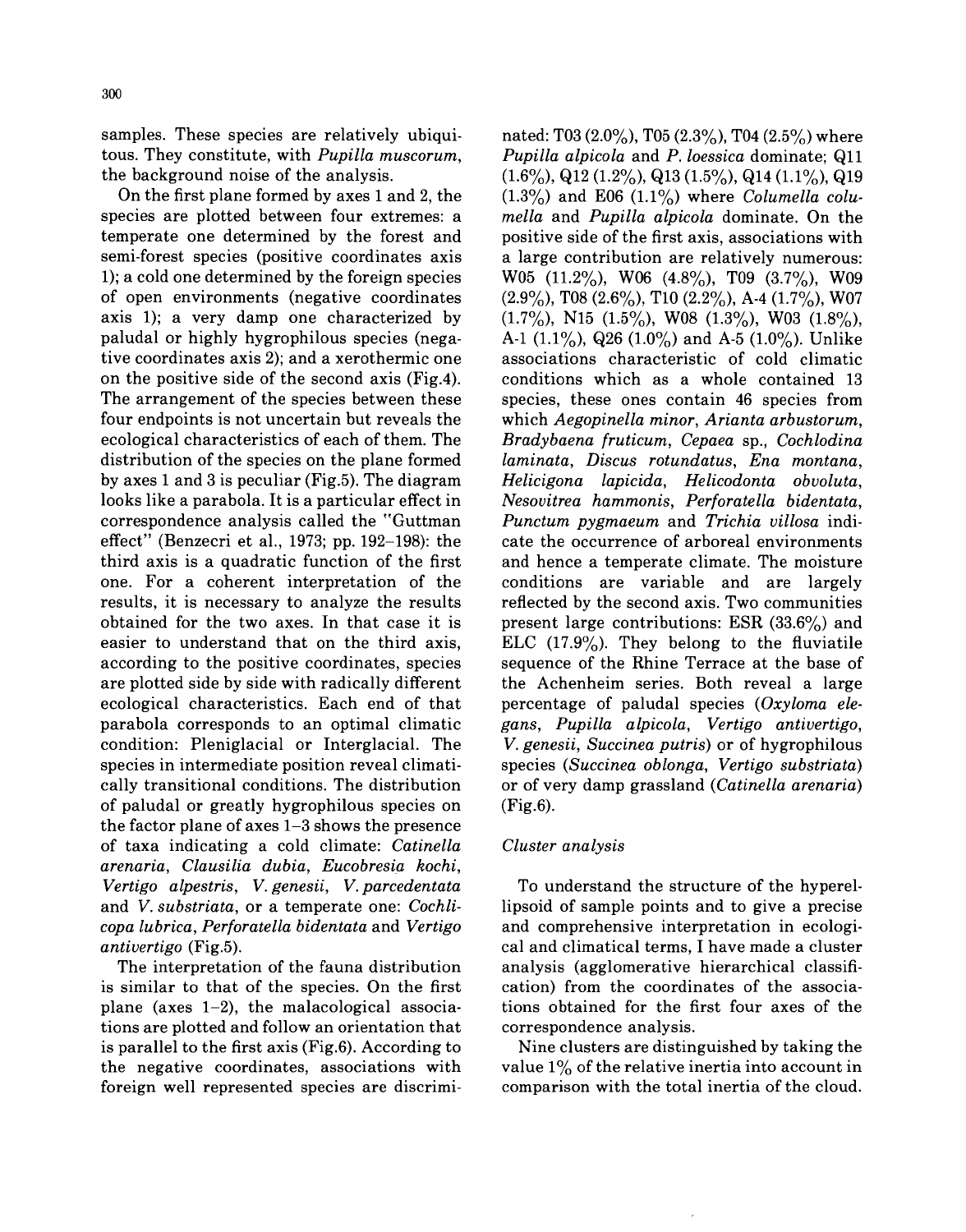

Fig.6. Correspondence analysis of the malacofaunas of Achenheim. Plot of the malacological associations (individuals) on the first factor plane (axes 1 2) (same legends as for Fig.4).

These are the classes 379, 368, 377, 344,380, 376, 381, 378 and 375 (Fig.7). The analysis of the relative contributions of the axes to the highest clusters reveals the preferential discrimination of the associations according to the first three ones (Fig.7). This confirms the importance of these three axes previously indicated by the interpretation of the results of the correspondence analysis.

# **Interpretation**

The interpretation concerns mainly the malacological associations. It is based on the recognition of nine classes, on their examination in terms of biological compatibility, and on the analysis of their distribution on the first



Fig.7. Agglomerative hierarchical classification of the malacological associations based on the results of the correspondence analysis. Major classes  $(1\%$  of the relative inertia) and the contribution of the main factors to the discrimination of the highest classes are shown.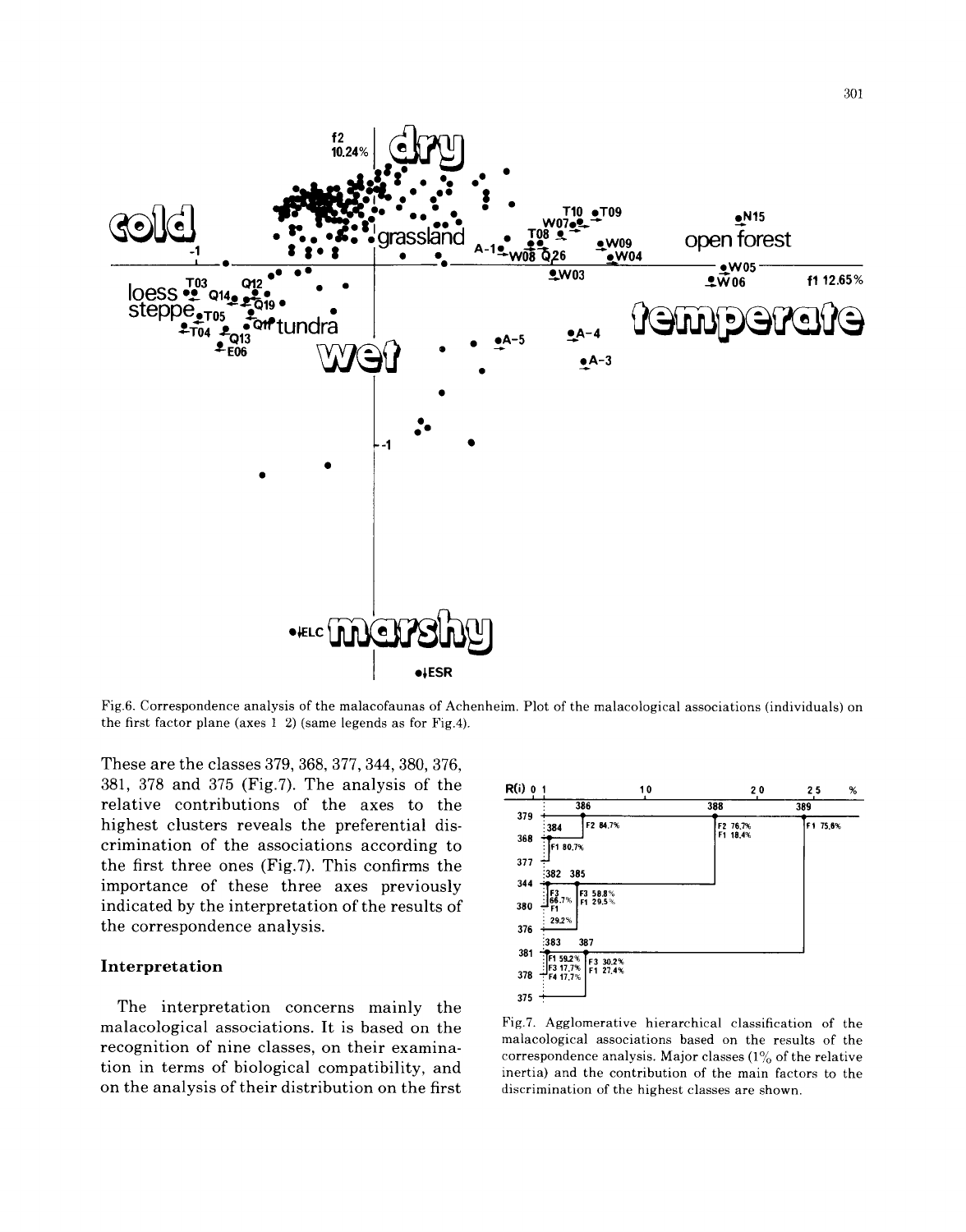factor plane (axes 1-2) of correspondence analysis. Finally a palaeoclimatic interpretation will be offered based on these results and compared with the climatical variations obtained at Cerveny kopec near Brno in Czechoslovakia.

Two major dichotomies are easily distinguishable on the hierarchical classification tree (Fig.7). The former corresponds to class 388 which groups together, on the one hand, classes 379, 368, 377 and, on the other hand, classes 344, 380 and 376. The highest contribution to the dichotomy of the high class 388 is from the second factor axis (comparable to a moisture gradient detected from the results of correspondence analysis). Class 386 assembles the associations whose primary characteristic is a very damp environment. On the other hand, class 385 groups together the associations representing temperate climatic conditions. Inside this cluster, the classes suggest the occurrence of an arboreal vegetation, not always abundant in the same way that is missing in class 376 (Fig.7).

This initial discrimination corresponds to a purely statistical interpretation of the results. Nevertheless according to the ecological characteristics of the species represented in the classes, a new discrimination can give supplementary information. In this way class 380 can be divided into two subcategories: 374 and 339 which correspond to different moisture conditions: less damp for the former and damper for the latter (Fig.8). A priori, this differentiation may seem insignificant as it corresponds to relative variations in moisture. Yet it assumes a particular interest when considering the paleoclimatical interpretation of the complete Achenheim sequence.

The second major dichotomy corresponds to the high class 389 for which the first axis of the correspondence analysis contributes greatly  $(75.6\%)$ . The two high classes concerned are C 388 and C 387 (Fig.7). The former corresponds to the first major dichotomy previously defined. The latter groups together the associations of which the results are contrary to those of the temperate climate communities. They



Fig.8. Interpretation of the classification of the malacological associations from the ecological data. Dotted lines represent the new recognized classes. The black arrows indicate the retained classes.

reveal climatic conditions which are going to the maximum of cooling. Class 375, according to the composition of its associations, indicates Pleniglacial conditions: the foreign species are abundant. As previously, it is possible to distinguish two subcategories: classes 369 and 348 (Fig.8). They represent two classical associations in the literature: the *Pupilla* faunas (348) and the *Columella* faunas (369). The former is characteristic of steppe loess where a small number of species of the genus *Pupilla*  dominate. The latter is considered as representative of a tundra environment, damper than the former and richer in species. In the same way, according to the composition of the associations, the class can be split up into two subcategories with a variable moisture tolerance: 370 (less damp) and 373 (damper) (Fig.8). They represent relatively cold conditions but less pronounced than previously. In environmental terms these associations characterize environments with a poor and scattered vegetation that can be termed as a proto-loess steppe (C 370) and as a proto-tundra (C 373). Class 378 expresses less cold climatic conditions than the previous open environment. However, two well distinct subcategories can be recognized: classes 371 and 367 (Fig.8). The former represents a cold climate which, on a relative thermal scale, would correspond to the beginning of a cold period and thus would specify the end of an intermediary climatic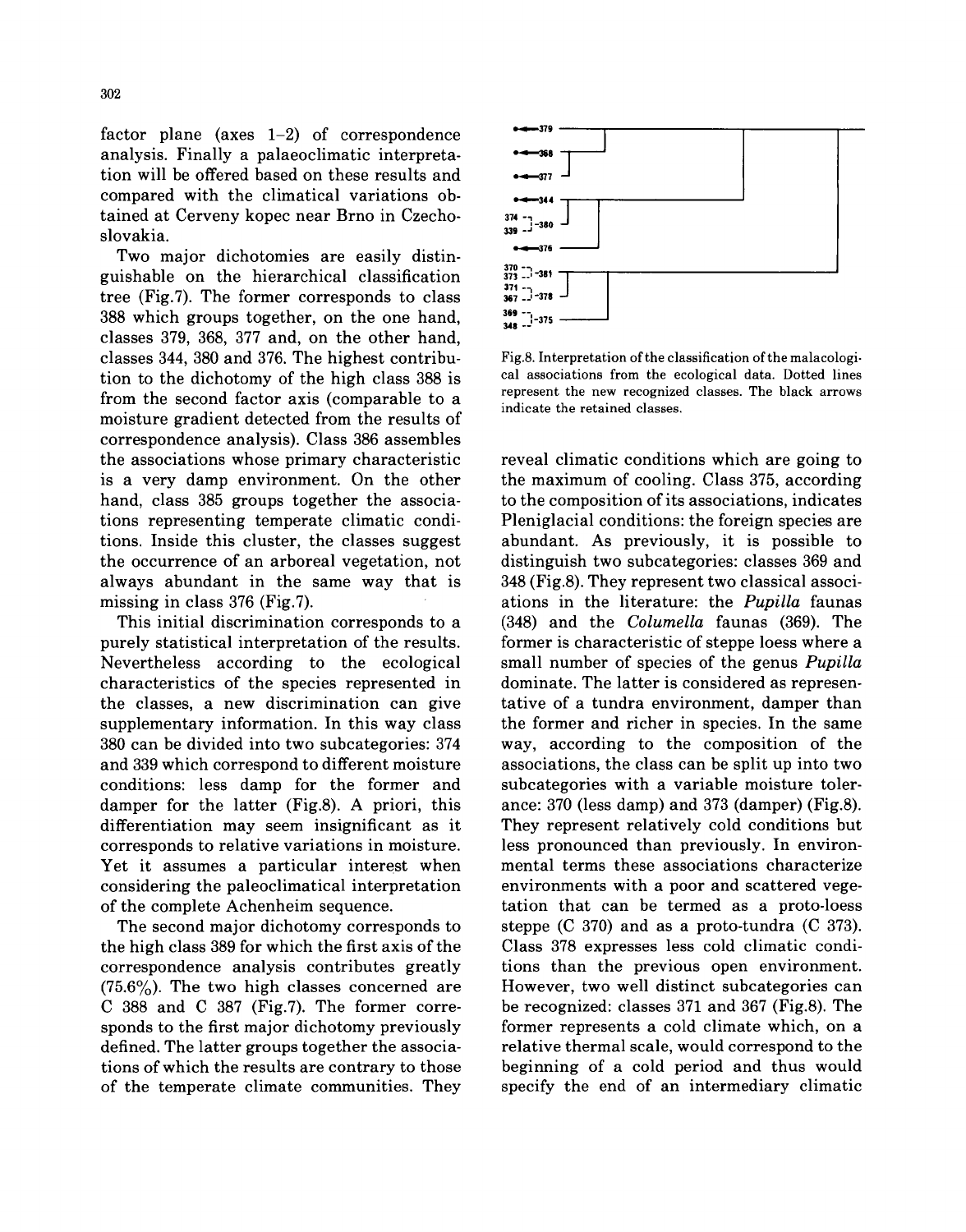period between Interglacial and Pleniglacial. The latter, on the same scale, suggests milder thermal conditions. But its main characteristic is that it represents a very xerothermal environment. In fact this class is plotted on the positive pole of the second axis (hygrometric axis).

Thus, from nine major classes statistically determined originally we now have 13 basic classes for the climatic and environmental interpretation of the Achenheim sequence.

From a climatic point of view, 7 major assemblages can be determined.

# *Temperate climate*

(1) C 344: open forest associations.

(2) C 399: open environment associations with the occurrence of well represented trees and bushes, slightly damp.

C 374: associations identical to the former but damper.

# *"Intermediary' climate*

(3) C 376: associations of open environment without any arboreal vegetation, a not very damp grassland.

C 377: associations of damper grassland.

(4) C 367: associations of very dry grassland.

(5) C 371: associations of open environment, grassland, where often occur, though in small quantities, *Columella columella* and *Pupilla alpicola.* 

C 379: associations of the same type as above but with a damper and even marshy character.

# *Glacial climate*

[in comparison with the climatic interpretations of the sequences of Cerveny kopec and Krems presented by Kukla (1975, 1977)]

(6) C 370: associations of open environments with scarce vegetation and low humidity which can be qualified as *proto-loess* steppe. This is the *Pupilla* fauna in embryonic state.

C 373: associations of open environments with a scarce vegetation and higher humidity than the former, which can be qualified as *proto-* tundra. This is the *Columella* fauna in embryonic state.

C 368: associations of open environments with a scarce vegetation but higher humidity: damper, marshy. These associations recall those of class 379 under colder climate.

(7) C 348: associations of environment with a scarce non arboreal vegetation and moderate humidity. Coldness optimum in the loess steppe *(Pupilla* fauna).

C 369: associations of environments with a scarce vegetation, occurrence of some bushes and a higher humidity than above. Coldness optimum in the tundra *(Columella columella*  fauna).

# **Discussion**

# *Climatic and environmental evolution*

# *The Rhine Terrace (Fig.9)*

The Terrace sequence suggests that the fluviatile sediments have settled in relatively cold climatic (Rhine sands) and glacial (Vosges sands) conditions. The top indicates a relatively strong warming up as shown by the red loam of the plateaus ("limon rouge des plateaux"). Should this level be interpreted as the interglacial Achenheim IV or not? Although containing temperate species, its stratigraphical position and outcrop conditions do not permit a conclusion. Nevertheless, it is possible to integrate it into the first interglacial pedocomplex of the Achenheim sequence among which it would be the only recognized element.

From the environmental point of view, the Terrace sequence reveals the change from a very damp open environment, with the occurrence of water, to a clearly marshy environment with scarce vegetation. The water disappears relatively quickly and is replaced by a tundra characterized by *Columella columella*  faunas. In this type of environment the more marked coolings occur. Finally the transition between cold open environments and temperate ones with sparse arboreal vegetation is relatively quick.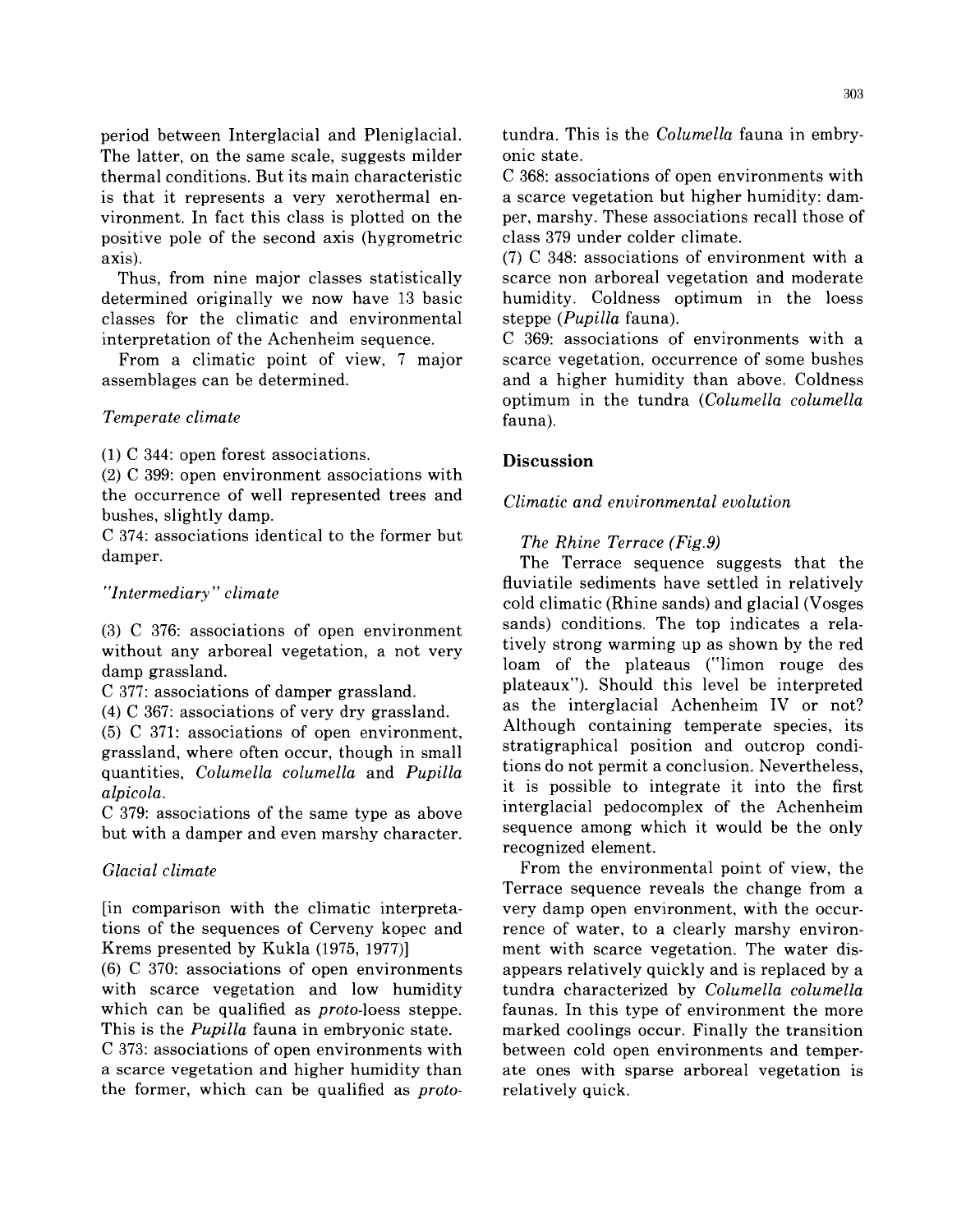

Fig.9. The Rhine Terrace sequence. On the left, lithostratigraphic column (same legend as in Fig.2). At the center, *Climate =* plot of the associations on the first factor axis of the correspondence analysis interpreted as a climatic axis. The central line corresponds to the mean position of the associations between characteristics of the interglacials on the one hand and those of the maximum coolings on the other hand. On the right, *environment =* graphic representation of the succession of paleoenvironments after the results of the malacological classification. Dark circle = less damp, white circle = damper,  $m =$ marshy,  $s =$ loess steppe,  $t =$ tundra.

#### *The Lower Older Loess (Fig.lO)*

This incomplete sequence is represented by layered sediments that Puisségur (1978) qualified as of the "Lehmbröckelsande" type. The climatic conditions were cold without reaching the intensity of the previous coolings. Although a particular tendency cannot be seen, many little variations have been found. The sequence ends with a kind of warming up.

Environmental analysis suggests the succession of open damp environments when cold climatic conditions (end of the intermediary climatic phase) alternating with environments with scarce vegetation and low humidity, without any tree or bush and of steppic type. Such alternations are characteristic of the Lehmbröckelsande which Lozek (1964a, 1976) defined when he determined the climatic impact on the sedimentary cycle of the loessic series.

#### *The Middle Older Loess (Fig.11)*

The climatic evolution recorded by this sequence is relatively simple as it reveals the following succession: an interglacial complex, a transition phase represented by "Lehmbröckelsande" with a progressive climatic degradation, the Pleniglacial represented by *Pupilla*  associations, then a new transition phase with a tendency to gradual warming. The environment during the interglacial complex was first a damp grassland without any arboreal vegeta-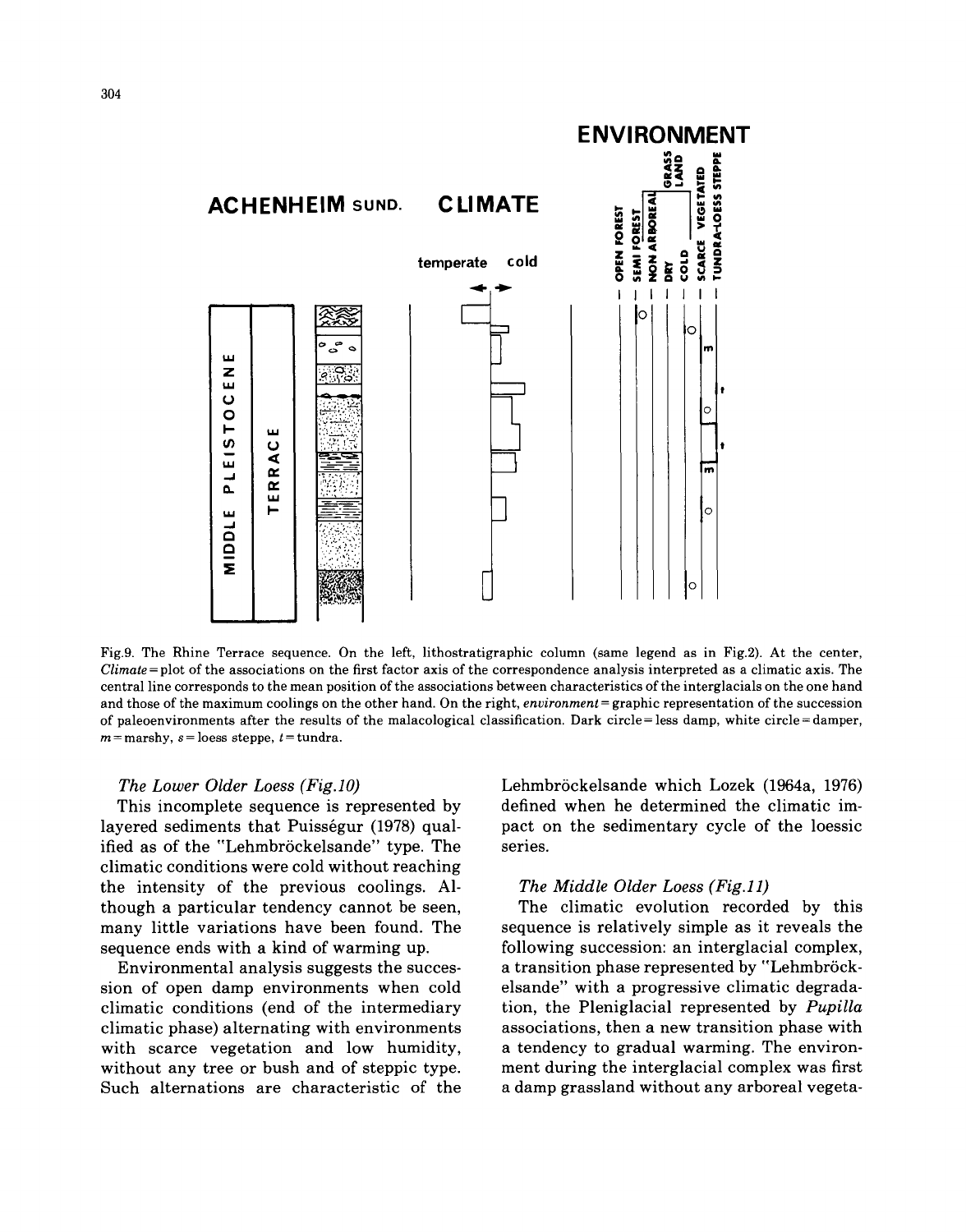

Fig.10. Lower Older Loess sequence (same legend as Fig.9).

tion, corresponding to the end of a transition phase between the Pleniglacial and Interglacial. Afterwards an open environment was formed with variable humidity where trees or bushes occurred. The interglacial ends with the change to "intermediary" environments of variable humidity indicating a progressive decreasing temperature. This period corresponds to the sedimentation of bedded deposits more characteristic and more similar to the "Lehmbröckelsande" of the Central European sequence. However, below these gravel sands there is no "marker". The Pleniglacial (maximum of the cooling) appears suddenly with a clearly loess steppe environment. At the end of the sequence, the environment changes also abruptly to a transition characterized by open damp conditions, then a dry grassland with a progressive warming up. Although relatively short, the Middle Older Loess sequence is nevertheless very useful as it gives prominent logical and relatively complete information on the succession of climatic and ecological events.

#### *The Upper Older Loess (Fig.12)*

This climatic sequence comprises the following succession: at the bottom, an interglacial complex with two climatic optimums, indicating a slow and progressive degradation of the climate. It should be noted that the brown soil reveals very contrasted conditions between its base and its top. Then the climate is "interme $diary''$  — that is, mean thermal conditions between temperate and maximum of the cooling. This phase ends with a relatively short pronounced cooling. It is followed by an episode of relative warming up, clearly marked at its top. Finally, with the loessic sedimentation rather cold climatic conditions appear with little variations. It is important to note that the sequence never shows a very pronounced cold such as in the Terrace and the Middle Older Loess sequences. Nevertheless, it seems that this sequence is complete as it is introduced here (Heim et al., 1984a, b).

The interglacial complex begins with a rather damp grassland, without any arboreal vegetation, changing to an open environment,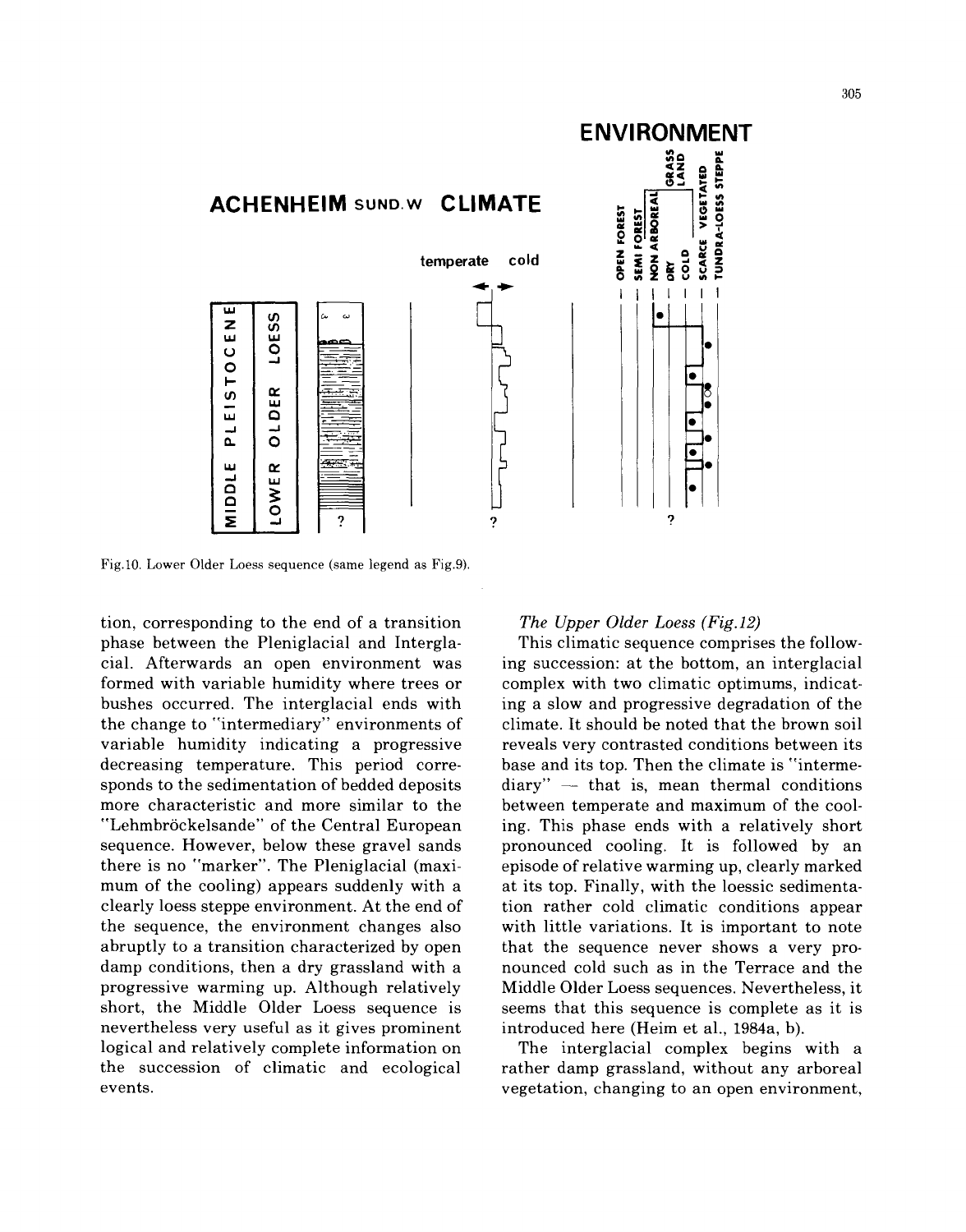

Fig.ll. Middle Older Loess sequence (same legend as Fig.9).

still damp where trees and bushes arrive at an open forest which marks the climatic optimum. This interglacial complex is characterized by a double alternation of open forest-arboreal grassland. The end of the complex is marked by the relatively sudden appearance of an "intermediary" environment: a dry grassland.

The transition phase is marked by the alternation dry grassland-open damp environment of the type characteristic of the beginning of the cooling. Cooling passes from a cold grassland of this type into a scarce vegetated environment, always in moist conditions, with some bushes (Proto-tundra).

The following phase begins in conditions relatively analogous to the former: succession dry grassland-proto-tundra. Then a rapid

change appears to transition conditions with the alternation dry-damp without arboreal vegetation grassland. Finally it ends with an open forest environment as shown by the occurrence of a great number of individuals belonging to *Cepaea* sp. and *Arianta arbustorum* but also by the occurrence of *Helicodonta obvoluta,* forest *Clausilias* and *Discus rotundatus.* This episode is relatively brief as it is immediately followed by the development of a dry grassland. In these conditions, it is not possible to qualify it as an open forest but rather as the development of arboreal vegetation which permitted semi-forest land snails to live and grow.

The loessic sedimentation begins with a less damp open environment changing rapidly to a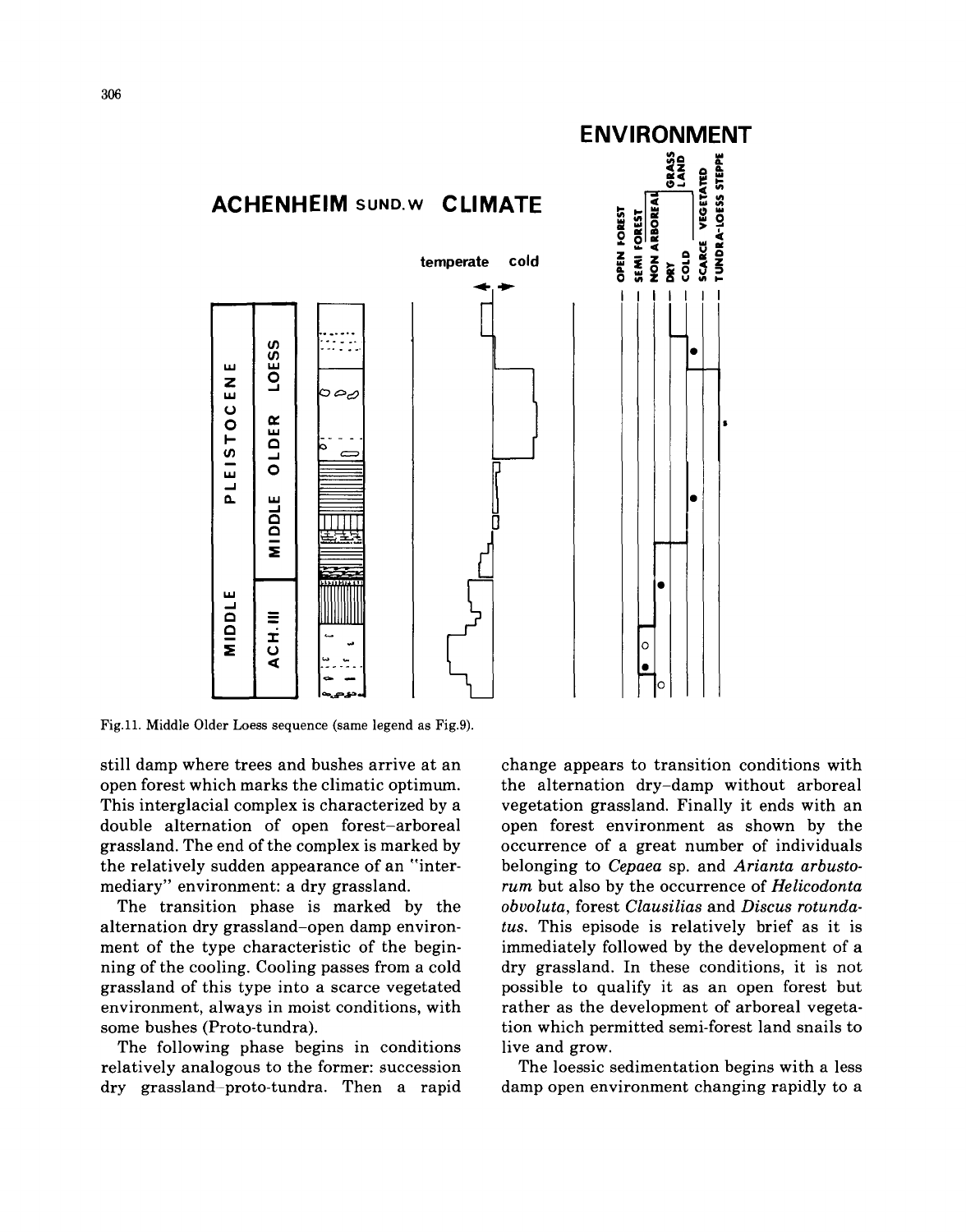

Fig.12. Upper Older Loess sequence (same legend as Fig.9).

proto-tundra. It is followed by the transition of cold damp grassland characteristic of the beginning of cold conditions with scarce vegetation to the type proto-tundra or proto-loess steppe. The rest of the sequence which agrees with the thermal maxima recorded indicates a proto-tundra.

The particularity of this sequence is the succession of six climatic phases corresponding to clearly precise sedimentary conditions.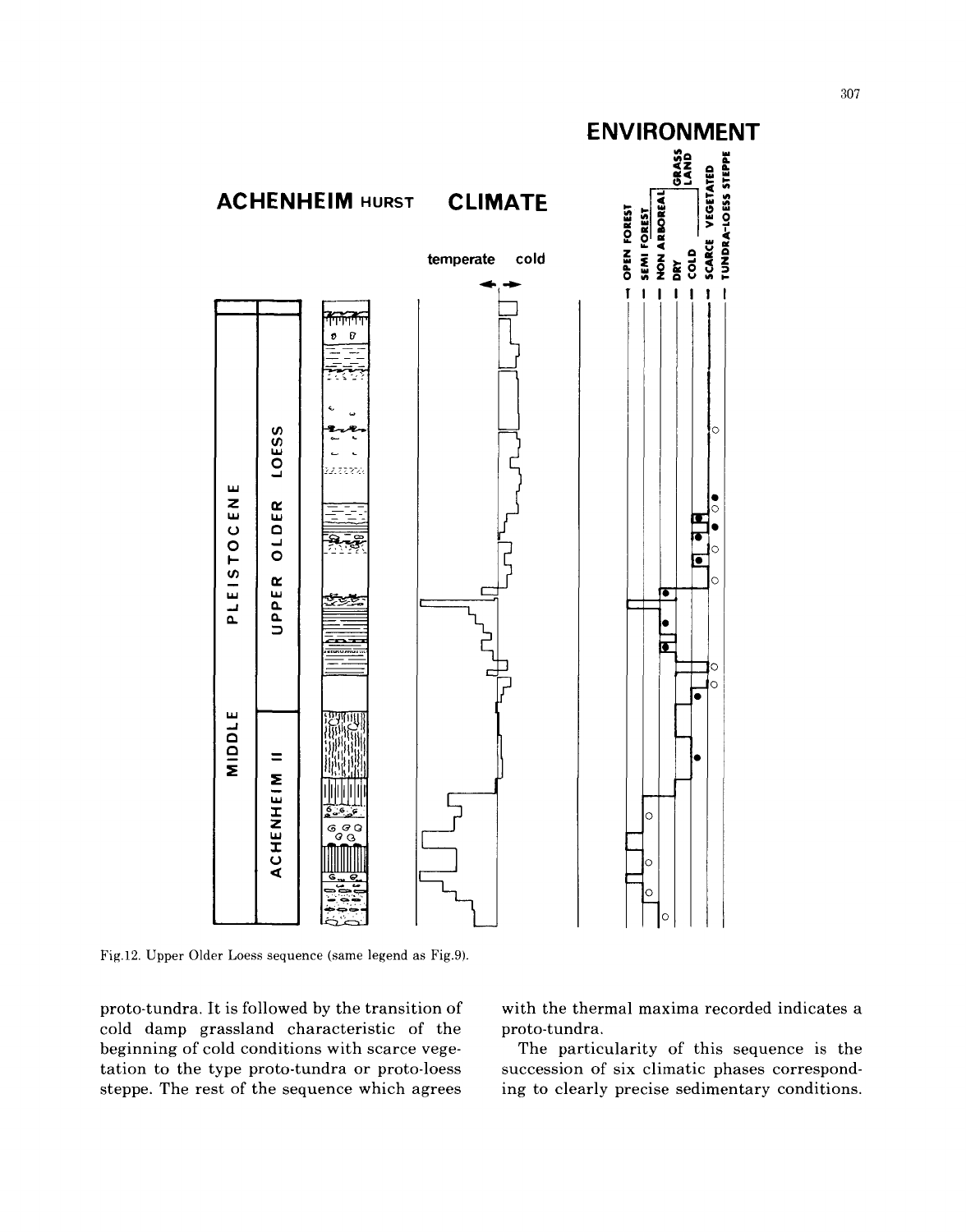308

The interglacial complex contains at the bottom a loamy sediment topped by a brown soil (phases 1 and 2). The transition period from dry to cold and again dry grassland is suggested by loamy sediments and corresponds to a third phase. It is surmounted by a new phase, the fourth which, according to the loessic level, by its sedimentological characteristics and its climatic features, is comparable to the "marker" of the climatic-sedimentary cycle of the loessic series as defined by Lozek (1964a, 1976). Finally, the bedded levels of the type "Lehmbröckelsande" and the overlaying loess deposits correspond to a fifth and a sixth phase. In summary, the Upper Older Loess shows a climatic sedimentary sequence exactly similar to those observed in central Europe: "Lössumlagerung, Parabraunerde, Schwarzerde, Marker, Lehmbröckelsande, Löss". Thus, it seems that the period of deposition of the Upper Older Loess is characterized by great affinities between Alsace and the Central European domain.

# *The Younger Loess (Fig.13)*

The malacological fauna is not good represented in pedocomplex Achenheim I. However, the few existent data corroborate the palynological results of Heim (in Heim et al., 1984a, pp. 25-26). The malacofauna suggests a climatic degradation followed by a return to mean ("intermediary") climatic conditions. A slight warming up precedes the cooling attested by the loessic sedimentation. First there is a little marked cold of which the intensity is equal to the cold of the Upper Older Loess. It is at the top of the sequence that the cold optimums appear. They can be divided into two groups (the Lower Younger and the Cover Loesses) on each side of the "Kesselt" mark level (Sommé et al., 1986). The optimums in the Cover Loess are the most important coolings regarding intensity. They are separated by a period characterized by mean thermal conditions. The terminal warming up corresponding to the Holocene appears relatively suddenly after the last cold peak.

From the environmental point of view, in

pedocomplex Achenheim I the start of climatic degradation is an open moist environment of the type characteristic for the beginning of cooling, the optimum corresponding to a prototundra environment. This is in agreement with the palynological observations indicating the degradation of an environment with a "sur*rounding"* forest. Similarly, the environmental change as shown by pollen indicates a tendency to increasing dryness at the end of the pedocomplex. This is confirmed by the land snails which point to a dry grassland.

The first part of the loessic sedimentation begins with a scarce vegetated environment with moist conditions; only a few rare bushes are present (proto-tundra). The first half of this period is marked by a little warming up in damp cold grassland (beginning of the cold). The phase with the cold optimums of the Lower Younger Loess is related to the alternation of tundra environments represented by the *Columella columella* associations and of scarce vegetated environments with variable humidity (proto-tundra and proto-loess steppe). In the Cover Loess, the more pronounced cooling of the sequence begins after the change from tundra to loess steppe environments. A little warming up takes place immediately thereafter, always in rather poor moisture conditions: dry grassland. Then the development to a second optimum is accompanied by the following succession: proto-tundra, damp cold grassland (beginning of the cold), tundra. Finally, the transition to the Holocene Interglacial goes from a proto-tundra directly to a damp open environment with the occurrence of arboreal vegetation.

Particular attention should be payed to the results obtained between the two optimums of the Lower Younger Loess. The significance of each association is low. Only a small number of individuals has been preserved. The number of compiled species varies between three and five, their strengths varying from 6 to 17. What interpretation can be proposed? This underrepresentation is common at Achenheim as all the sampled sections of this unity, though located at different sites of the quarry (Sommé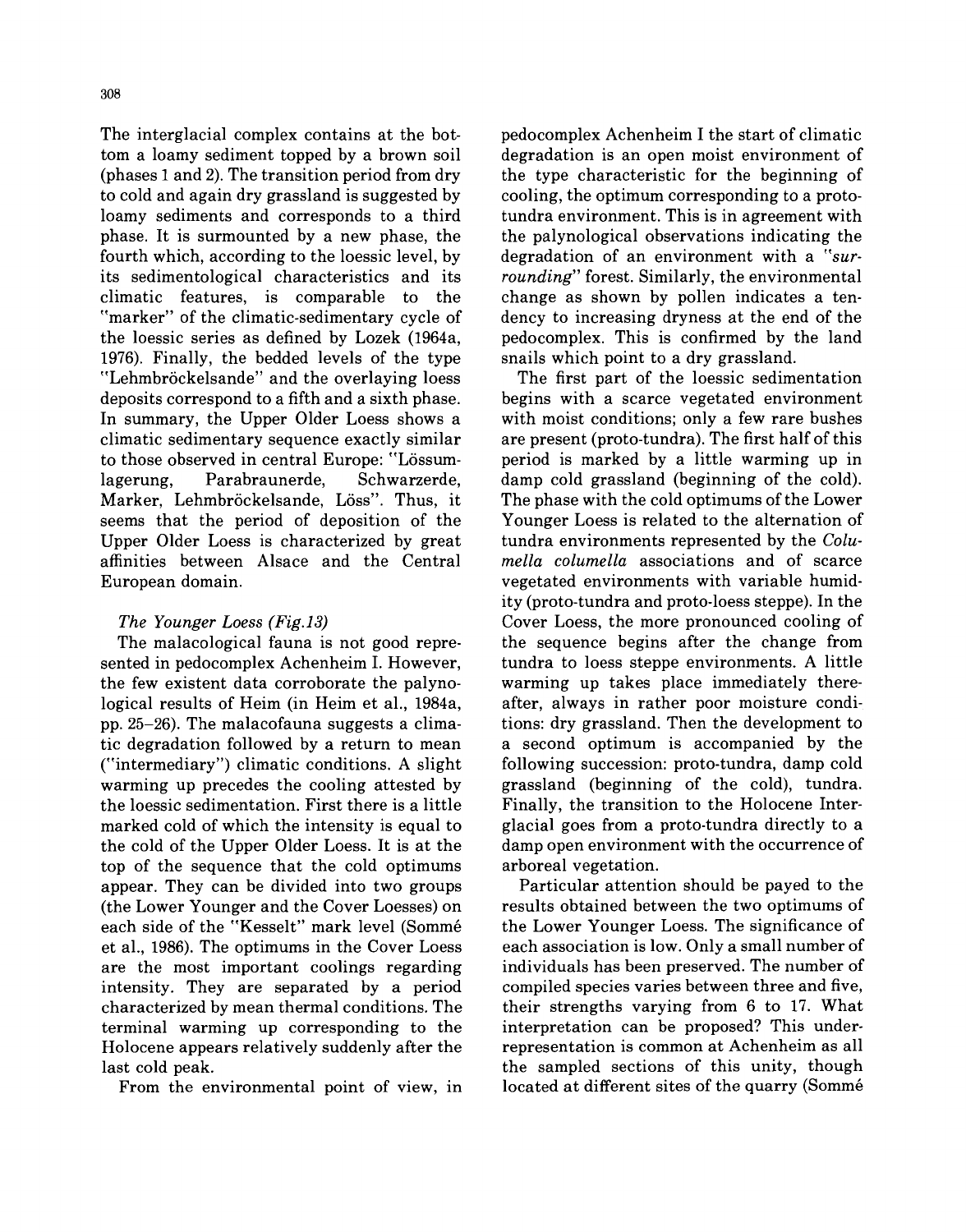

Fig.13. Younger Loess sequence (same legend as Fig.9).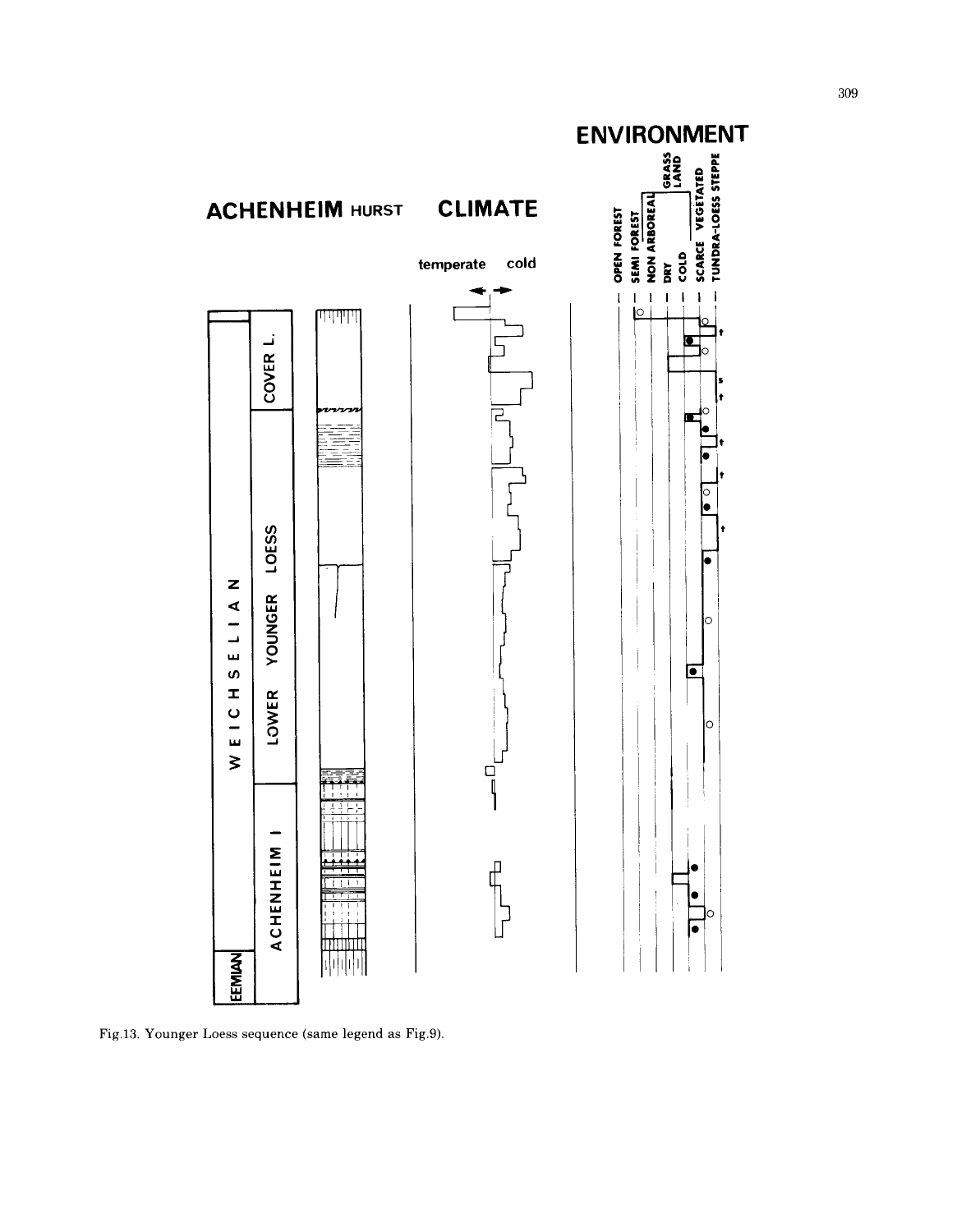et al., 1986), reveal an impoverishment of the fauna both in richness and in strength. It seems that unfavourable environmental conditions affected the malacological faunas blooming during this interval. In fact the species represented have a high ecological value: they can live and grow up under relatively various conditions (Rousseau, 1985, 1986). These drastic conditions would have prohibited the representation of stenotopic species (of low ecological value) and would have limited the representation of eurytopic species.

Contrary to the Upper Older Loess, a priori this climatic-sedimentary sequence does not show any analogy with that of Central Europe: the malacological fauna does not reveal the succession as previously defined; on the other hand, stratigraphical marks such as the lack of the lower Pleniglacial in the Lower Younger Loess (Sommé et al., 1986) or the occurrence of the markline related to the "Kesselt" seem to advocate the assignment of the Younger Loess to the domain of Northwestern Europe (Lautridou and Sommé, 1981, 1985, 1986; Sommé et al., 1986).

# *Importance of Achenheim for the European Quaternary stratigraphy*

The quality of the climatic events recorded at Achenheim makes this site a reference section for the Middle and the Upper Pleistocene of western Europe. The climatic variations as shown by the statistical analysis of the malacological associations are relatively precise. They permit to determine the least climatic oscillation and to quantify its relative intensity. On the other hand, supplementary data on the environment are not sufficient to reconstruct the climatic history of the site. However, in this study it was prefered to emphasize the biotope aspect; consequently the thermal differences inside each grouping of associations had to be homogenized. In other words, while interpreting the results of the malacofaunal analysis the estimation of paleotemperatures and the reconstruction of the paleoenvironments could not be dissociated. In this way the study of the Achenheim faunas

gives new and important elements for the comprehension of the Pleistocene of western Europe. We were able to try to make comparisons with the climatic sequences of Cerveny kopec although a great care should be taken in this respect. However, the climatic variations as found in this site only correspond to reconstructed environmental successions from classical malacological analyses. They did not give any detail on temperature fluctuations (Fig.3). They only reflect rather general climatic tendencies, from which only some comparisons, cycle after cycle, can be deduced.

# *Glacial cycle B*

At Cerveny kopec cycle B is not well preserved. However, if we examine the climatic stratigraphy of the Weichselian loess deposits around Prague and Brno (Kukla, 1975, 1977) (Fig.14), we observe that the maximum cooling appears at the end of the cycle (Figs.13 and 14), and that it is followed by a relatively sudden warming up. In the same way, the two sequences present a rather marked cooling after the Interglacial, although less important in Alsace.

# *Glacial cycle C (Figs.3 and 12)*

From a climatic-sedimentary point of view, the sequence of the Upper Older Loess is similar to that of Central Europe. Generally, these two sequences reveal two warming optimums, then a transition phase, a marker, a warming up and finally a Pleniglacial of which the intensity is nearly homogeneous contrary to that of Cerveny kopec as it seems. This assertion is however very relative again because of the difficult interpretation in climatic terms of the environmental results of Cerveny kopec.

# *Glacial cycle D (Figs.3 and 11)*

The two sequences have in common that they show a relatively similar simplicity despite some differences. At Achenheim, the optimum temperate conditions occur distinctly before the brown soil in the loamy levels. The terminal cooling has the same intensity as the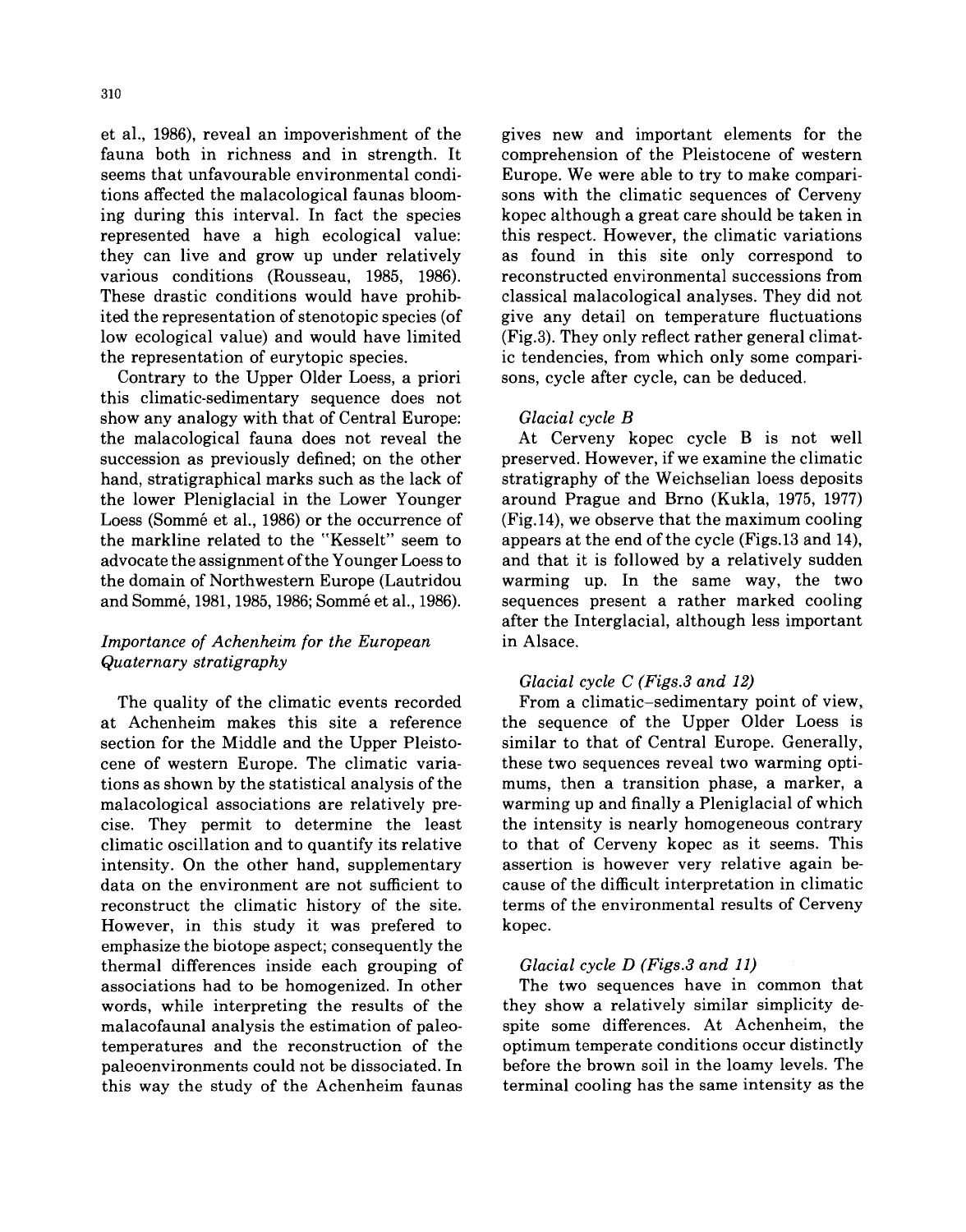

Fig.14. Lithostratigraphy of the Weichselian loess deposits around Brno (Czechoslovakia) (modified after Kukla, 1975, 1977) (same legend as Fig.3).

maximum coolings of cycle B at Achenheim. According to Kukla, at Cerveny kopec, it is the opposite. In the same way, in this sequence, a first important cooling is recorded after the Interglacial which has been observed in a tectonized section at Achenheim.

# *Glacial cycle E (Figs.3 and 10)*

In this respect, the two sequences are completely different. At Achenheim, it is incomplete at the base. The recorded coolings are relatively minor and "monotonous", and this does not appear clearly from Cerveny kopec.

# *Glacial cycle F?. (Figs.3 and 9)*

The records obtained at Achenheim are fragmentary. The only common point between the two sites is that the maximum cooling is found at the half-sequence. Nevertheless, it is interesting to note the occurrence of *Columella columella* in the loessic sediments of this sequence as Kukla (1975) also observed *Columella columella* faunas in the loess F3 of Zidenice and Cerveny kopec.

If we compare the malacological associations of the glacial phases after cycles E and F, we notice a remarkable analogy between Achenheim and Cerveny kopec  $(Fig.15)$  -- that is the real *Pupilla* associations are represented both in Alsace and in Czechoslovakia only once during glacial cycle D. These facts lead us to suggest that during cycles E and F, Central Europe and Alsace experienced different climatic and environmental conditions. With

*m,, ~ > 0 -, z z ~3 =E U <*   $\overline{\mathbf{1}}$  $\circ$   $\Box$ 3  $\blacktriangleleft$ **• (m)**  ලු  $\blacktriangleleft$  $\blacktriangleleft$ Achenheim  $\bf B$  $\circ$   $\qquad \blacksquare$ D  $\hat{\mathbf{x}}$   $\mathbf{a}$ <u>Cerveny kope</u> a *C5*   $\Box$ **4 O c 0 O O d**  ☆ ි O **B f () g**  D Ó

Fig. 15. Comparison of the environmental changes between Cerveny kopec and Achenheim (after Kukla). a= *Columella columella* fauna; b = *Pupilla* fauna; *c- Helix* fauna; *d-Helicigona banatica* fauna; e= temperate grassland fauna;  $f=$ open forest fauna;  $g=$ data from pollen;  $h=$ unknown.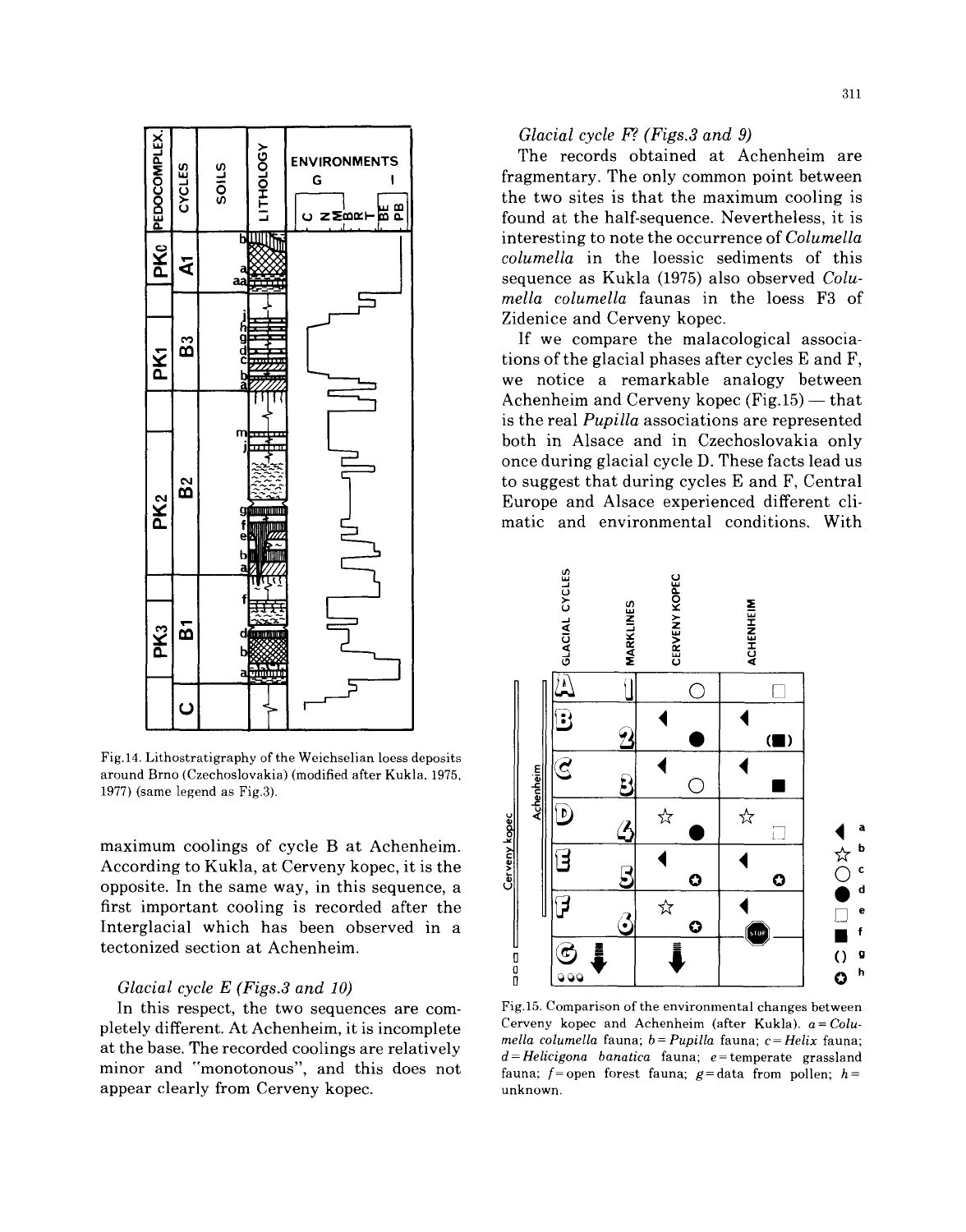cycle D some analogies appear inducing to combine these two geographical domains, which is completely realized during cycle C. Finally, a new separation appears during the last cycle (B) when Alsace shows numerous affinities with Northwestern Europe (sensu Sommé et al., 1980).

# **Conclusions**

The statistical analysis performed on the malacological faunas of Achenheim (Alsace) have permitted me to determine relatively precisely the climatic history of that site and of the region during the Middle and Late Pleistocene. Five climatic cycles have been proposed and correlated with glacial cycles B, C, D, E, F (Lautridou et al., 1986).

The lack of some levels in Alsace compared to the reference series of Central Europe, particularly those of Cerveny kopec, does not permit me to determine very precise relationships. Nevertheless, comparing these sites cycle after cycle, paleogeographical variations can be defined:

(A) During cycles F and E, Alsace and Central Europe did not belong to the same domain. The optimums of cycle F are indicated by the occurrence of *Columella columella*  faunas at Achenheim, characteristic of a subarctic tundra environment. At Cerveny kopec, there are *Pupilla* associations, characteristic of a loess steppe environment, which thrived and grew up. During the following cycle, the pattern is reversed with a smaller cooling in Alsace (proto-loess steppe at Achenheim) and *Columella columella* associations at Cerveny kopec.

(B) During cycles D and C, the two domains are identical, particularly as regards a certain homogeneity of the Pleniglacials: *Pupilla* associations (cycle D) and *Columella columella*  faunas (cycle C). Moreover, the sequence of cycle C is clearly similar to that of Central Europe.

(C) Cycle B shows a new, though not complete, separation between the two domains. The Achenheim sequence has specific charac-

teristics common with both Northwestern Europe (marklines correlated, pedo-sedimentary assessment) and Central Europe (cooling optimums indicated by the occurrence of *Columella columella* associations).

In general, when considering the observations made at Achenheim and at Cerveny kopec, three major interpretations can be proposed.

(1) The interglacial faunas are always different. In Central Europe they can be characterized by the immigration of species from the southeast (Lozek, 1964b, 1969). In Western Europe and in Alsace, the interglacial faunas are similar to those living there today (Rousseau, 1986).

(2) The pleniglacial faunas of cycles F and E are different and indicate tundra or loess steppe environments.

(3) The pleniglacial faunas of cycles D, C and B seem similar and show similar life conditions in Alsace and Central Europe. Under these conditions, the cooling of cycle D must be considered as a major climatic event at the European scale as it suggests a generalized extension of the loess steppe in Western and Central Europe. However, to what does it correspond? In this respect, the faunal and palynological data are not informative enough as to permit some interpretation. For instance, to correlate this event with the minimum calculated insolation of Ruddiman and McIntyre (1976) seems for the moment inappropriate.

As a consequence, only the sequences of cycle C are really similar. Those of cycles D and B would correspond to a phase of generalization of the climatic conditions in Central Europe and Alsace, a condition completely realized during cycle C. Then during cycle B a contrast of climatic conditions appears between Central and of Northwestern Europe so that Alsace takes an intermediate position between the two, a status still held today by this region between the oceanic climate of western Europe and the more continental one of Central Europe. This was already noted for the interglacials.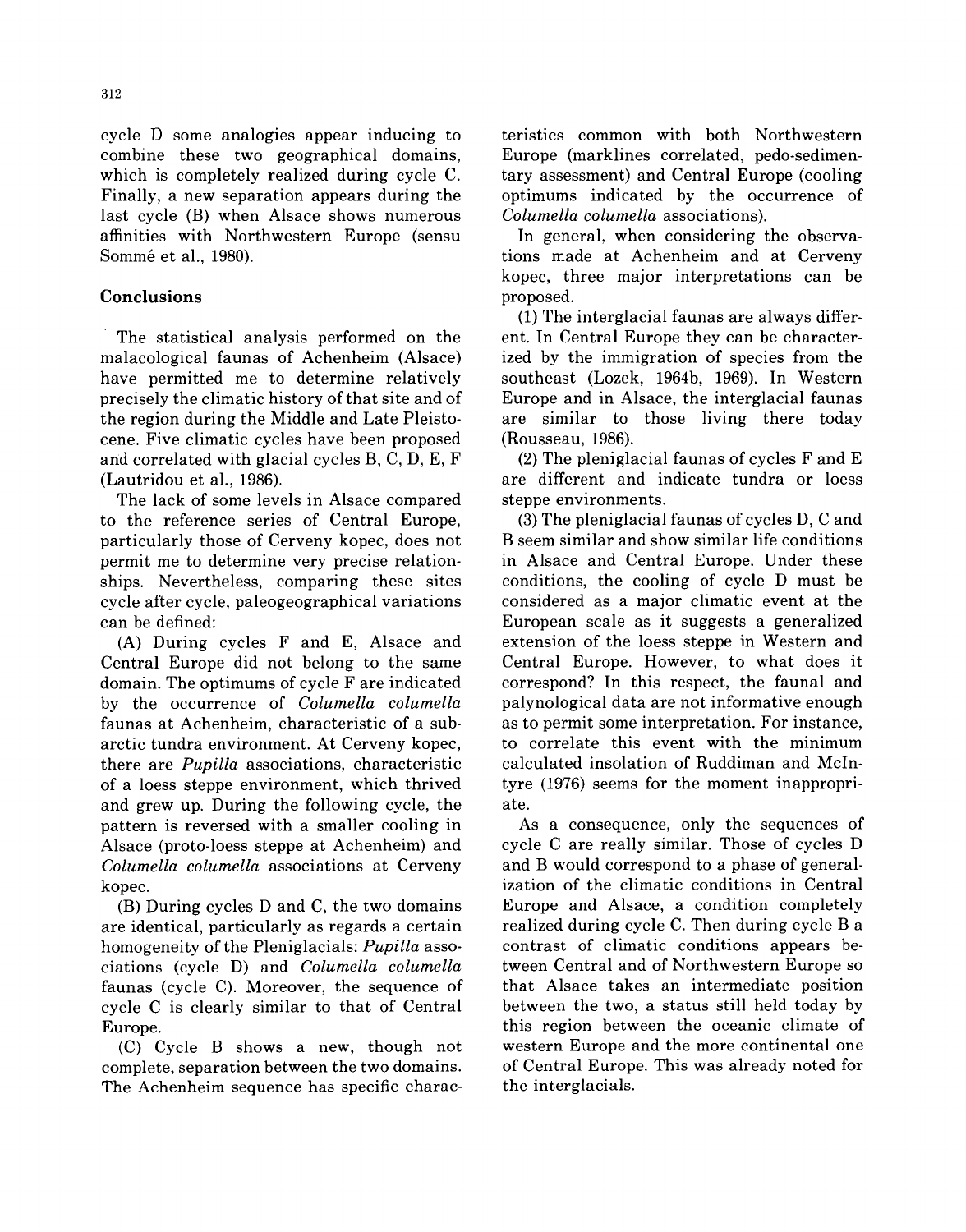# **Acknowledgements**

I wish to thank gratefully Drs Lautridou, Puisségur, Sommé for reading, examining the manuscript and correcting the English. Special thanks are due to Dr Thévenin for supporting this study and to Lyne Siino for translation assistance. This work is within the framework of a multidisciplinary team working at Achenheim: J. Heim, J. P. Lautridou, J. Maucorps, J. J. Puisségur, D.-D. Rousseau, J. Sommé, A. Thévenin and B. Van Vliet-Lanoë.

I am particularly indebted to Dr J. J. Puisségur who permitted me to use the original data of his countings for the statistical analysis.?

#### **References**

- Benzecri, J. P. and Benzecri, F., 1980. Pratique de l'Analyse des Données. Dunod, Paris, 424 pp.
- Benzecri, J. P. et al., 1973. L'Analyse des Données. II. L'analyse des correspondances. Dunod, Paris, 619 pp..
- Brunnacker, K., Heller, F. and Lozek, V., 1971. Beiträge zur Stratigraphie des Quartär-Profils von Kärlich am Mittelrhein. Monatsz. Naturwiss. Arch., 10: 77-100.
- Fuhrmann, R., 1973. Die spätweichselglaziale und holozäne Molluskenfauna Mittel- und Westsachsens. Freiberger Forsch. -H., C, 278:1 121.
- Greenacre, M. J., 1984. Theory and Applications of Correspondence Analysis. Academic Press, London.
- Heim, J., Lautridou, J. P., Maucorps, J., Puisségur, J. J., Sommé, J. and Thévenin, A., 1982. Achenheim: une séquence type des loess du Pléistocène moyen et supérieur. Bull. Assoc. Fr. Etud. Quaternaire, 10-11: 147 159.
- Heim, J., Lautridou, J. P., Maucorps, J., Puisségur, J. J., Rousseau, D. D., Sommé, J., Thévenin, A. and Van Vliet-Lanoé, B., 1984a. Achenheim -- loess et formations fluviatiles quaternaires d'Alsace. In: Special guidebook Dynamical and chronological relations between glacial and periglacial deposits, Strasbourg-Besançon-Lyon. Sub-Comm. Eur. Quaternary. Stratigr. (INQUA), Besançon, 90 pp.
- Heim, J., Lautridou, J. P., Maucorps, J., Puisségur, J. J., Rousseau, D. D., Sommé, J., Thévenin, A. and Van Vliet-Lanoé, B., 1984b. Achenheim  $-$  loess and fluviatile formations. In: M. Campy (Organizer), Dynamical and chronological relations between glacial and periglacial deposits, Strasbourg-Besançon-Lyon. Sub-Comm. Eur. Quaternary Stratigr. (INQUA), Besan¢on, pp. 4 14.
- Jambu, M., 1978. Classification automatique pour l'Analyse des Données. 1. Méthodes et Algorithmes. Dunod, Paris, 310 pp.
- Jambu, M. and Lebeaux, M. O., 1978. Classification

automatique pour l'Analyse des Données. 2. Logiciels. Dunod, Paris, 399 pp.

- Kukla, G.J., 1975. Loess stratigraphy of central Europe. In: K. W. Butzer and G. L. L. Isaac (Editors), After the Australopithecines. Mouton, The Hague, pp. 99 188.
- Kukla, G. J., 1977. Pleistocene land-sea correlations. 1. Europe. Earth-Sci. Rev., 13:307 374.
- Laurin, B. and Rousseau, D. D., 1985. Analyse multivariée des associations malacologiques d'Achenheim. Implications climatiques et environnementales. Bull. Assoc. Fr. Etud. Quaternaire, 21:21 30.
- Lautridou, J. P., 1985. Le cycle périglaciaire Pléistocène en Europe du Nord-Ouest et plus particulièrement en Normandie. Thesis. Univ. Caen, Centre géom. Caen, 908 pp.
- Lautridou, J. P. and Sommé, J., 1981. L'extension des niveaux repères périglaciaires à grandes fentes de gel de la stratigraphie du Pléistocène récent dans la France du Nord-Ouest. Biul. Perygl., 28:179 185.
- Lautridou, J. P. and Verron, G., 1970. Paléosols et loess de Saint-Pierre-lès-Elbeuf. Bull. Assoc. Fr. Etud. Quaternaire, 2:145 165.
- Lautridou, J. P., Monnier, J. L., Morzadec-Kerfourn, M. T., Somm6, J. and Tuffreau, A., 1983. Les subdivisions du P16istocene de la France septentrionale: stratigraphie et paléolithique. In: O. Conchon and A. Billard (Editors), Quaternary glaciations in Northern Hemisphere, Rep. no. 9, IGCP *73/l/24,* sess. Paris, pp. 148 170.
- Lautridou, J. P., Sommé, J., Heim, J., Puisségur, J. J. and Rousseau. D. 1).. 1985. La stratigraphie des loess et formations fluviatiles d'Achenheim (Alsace): Nouvelles données bioclimatiques et corrélations avec les séquences Pléistocènes de la France du Nord-Ouest. In: M. Campy (Editor), Dynamical and chronological relations between glacial and periglacial deposits. Bull. Assoc. Fr. Etud. Quaternaire, 22 23:125 132.
- Lautridou, J. P.. Somme, J., Heim, J., Maucorps, J., Puisségur, J. J., Rousseau, D. D., Thévenin, A. and Van Vliet-Lanoé, B., 1986. Corrélations entre sédiments quaternaires continentaux et marins (littoraux et profonds) dans le domaine France septentrionale-Manche. In: O. Conchon (Editor), Corrélations entre sédiments quaternaires continentaux et marins. Rev. Geol. Dyn. Géogr. Phys., 27: 105-112.
- Lozek. V., 1964a. Die Umwelt der urgeschichtlichen Gesellschaft nach neuen Ergebnissen der Quartärgeologie in der Tschechoslowakei. Jahresschr. mitteldtsch. Vorgeschichte, 48:7 24.
- Lozek, V., 1964b. Quartärmollusken der Tschechoslowakei. Rozpr. Ustred. Ustavu. Geol., 31:1 374.
- Lozek, V., 1965a. The loess environment in Central Europe. In: C. B. Schultz and J. C. Frye (Editors), Loess and Related Eolian Deposits of the World. Lincoln Univ. Press, pp. 67 80.
- Lozek, V., 1965b. Das Problem der Lössbildung und die Lössmollusken. Eiszeitaller Ggw., 16:61 75.
- Lozek, V., 1969. Le loess et les formations assimilées: